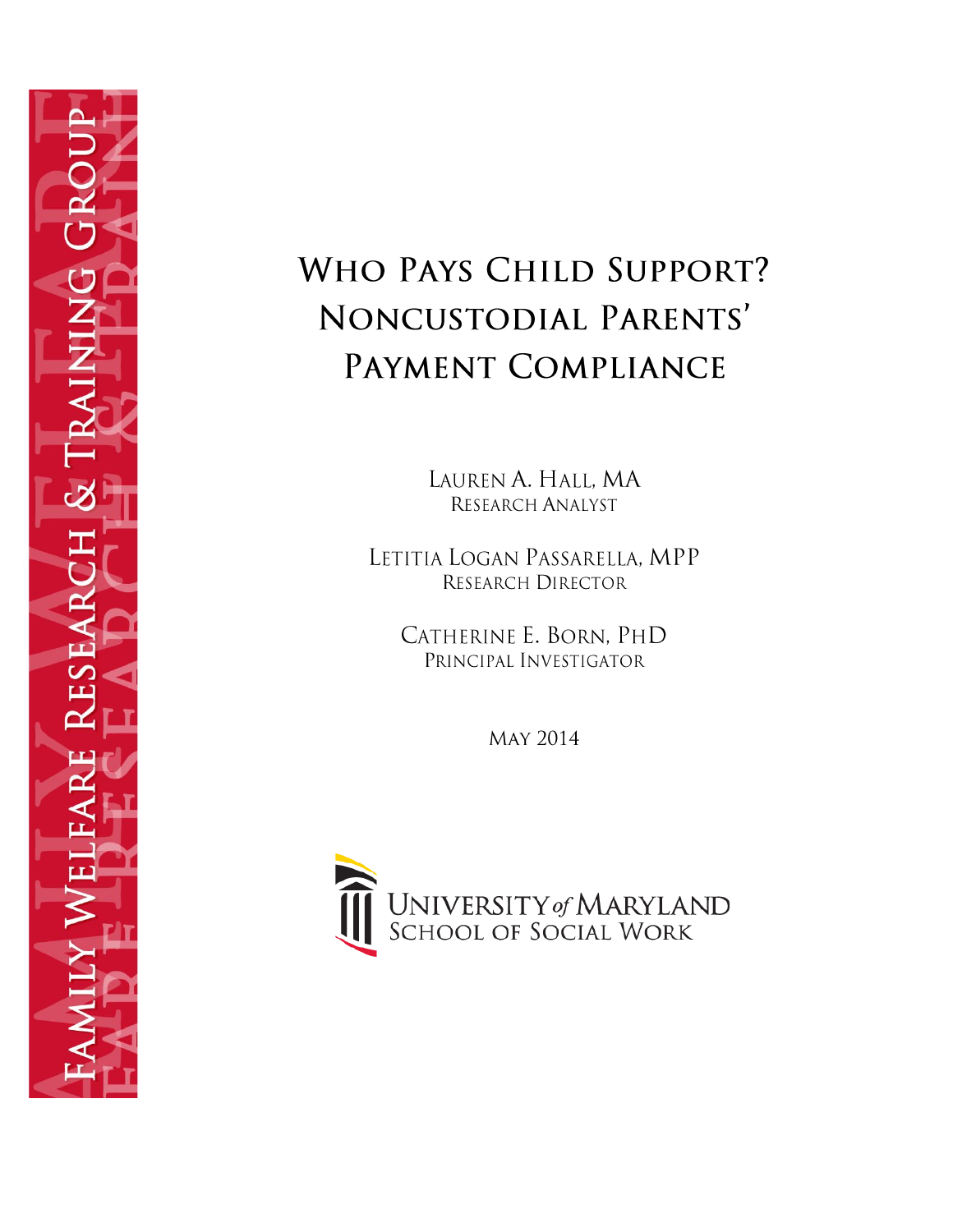### Acknowledgements

The authors would like to thank Jamie Haskel, Mike Funk, and Somlak Suvanasorn for their assistance in the collection and processing of data for this report and Lisa Nicoli for her assistance with editing.

This report was prepared by the Family Welfare Research and Training Group, School of Social Work, University of Maryland - Baltimore, 525 West Redwood Street, Baltimore, Maryland 21201 with support from its long time research partner, the Maryland Department of Human Resources.

For additional information about the report or the study, please contact Letitia Logan Passarella (410.706.2479, [llogan@ssw.umaryland.edu\)](mailto:llogan@ssw.umaryland.edu). Please visit our website, [www.familywelfare.umaryland.edu,](http://www.familywelfare.umaryland.edu/) for additional copies of this and our other reports.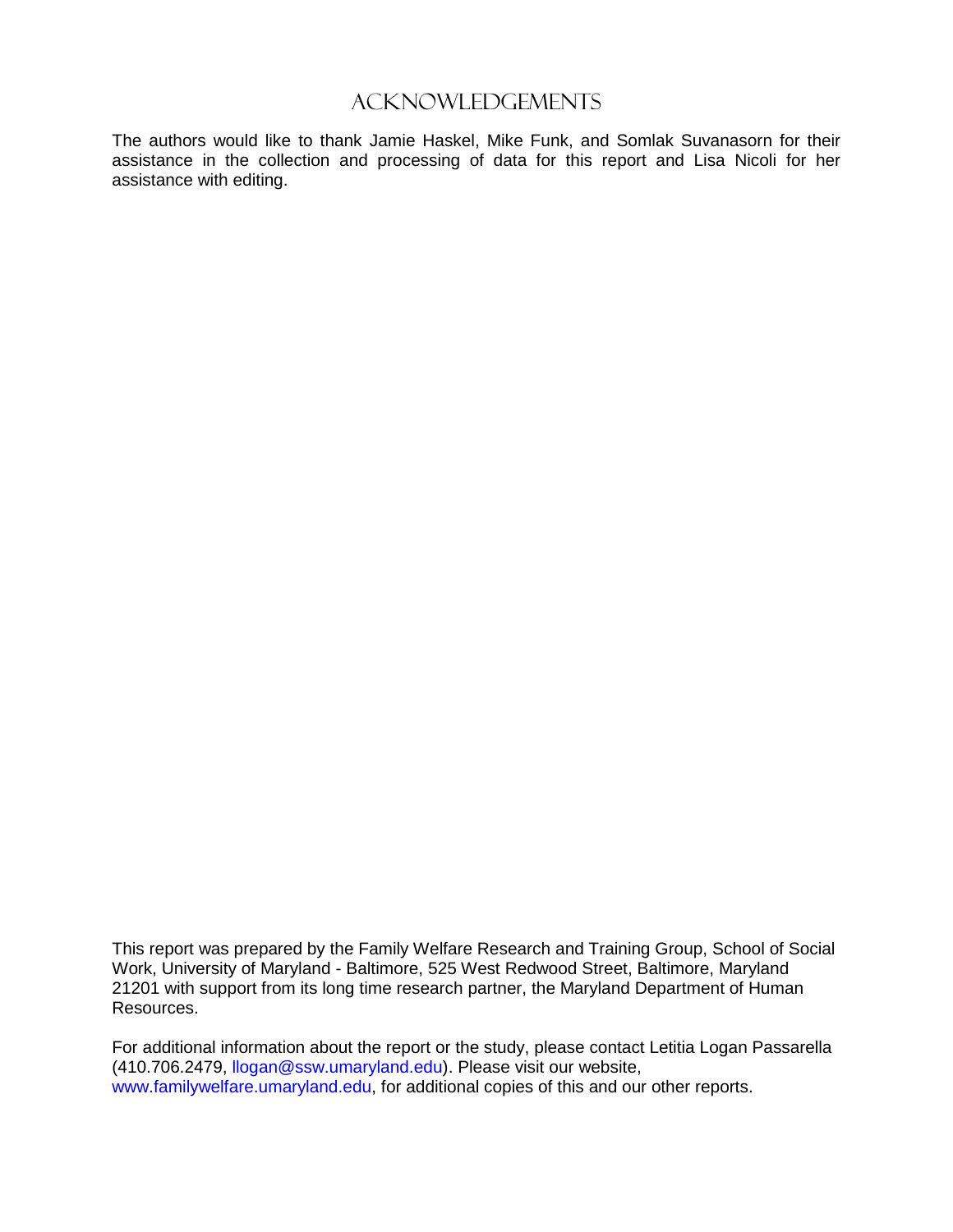# TABLE OF CONTENTS

# **LIST OF FIGURES**

# LIST OF TABLES

Table 1. Selected Demographic and Case Characteristics of NCPs by Payment Compliance ..11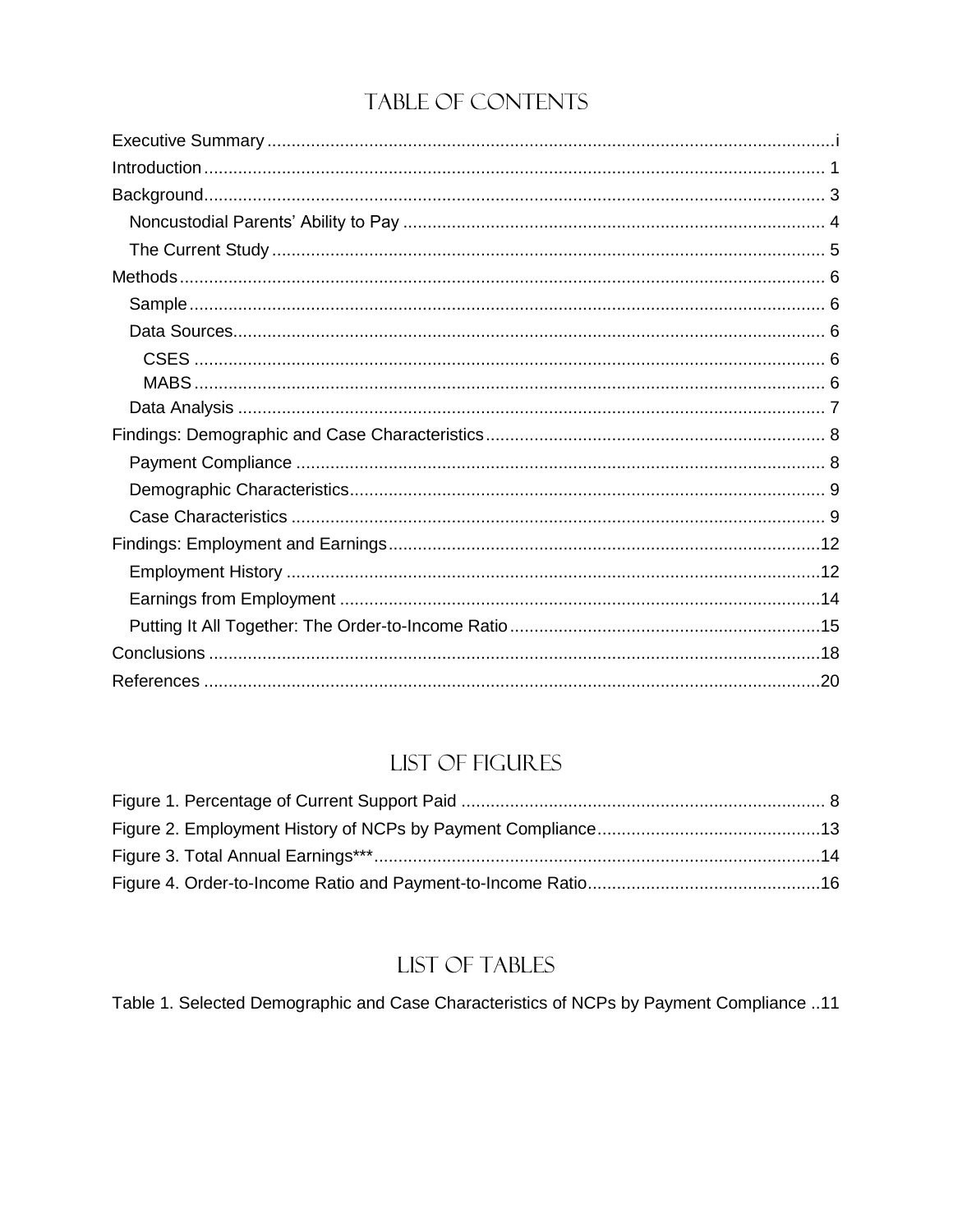# Executive Summary

<span id="page-3-0"></span>Child support is a crucial income source for children and their custodial parents or caregivers. Poor families, in particular, depend on child support to maintain selfsufficiency. The public child support system, which aims to secure financial support for children, is one of the largest child-serving programs in the United States, serving one out of every four children, or about 17 million children nationwide (Sorensen, 2010; OSCE, 2014). The foundational principle of the program is that both parents should financially support their children in common and contribute to meeting those children's basic needs. One critical and continuous challenge, however, is ensuring that all noncustodial parents (NCPs) contribute financially to their children.

Maryland takes the incomes of both parents into account when calculating the total parental support obligation amount. This approach, known as the income shares approach, seems fair because, all else equal, a parent's share of the total parental support obligation equals his or her share of total combined income. However, in the case of some parents—especially those with limited attachment to the formal labor market—there can be a real disconnect between their order amounts and their ability to pay. The evidence is mounting that this disconnect is especially prevalent in cases where NCPs' actual support obligation amounts are based on imputed or 'phantom' incomes.

In these cases, an NCP's 'phantom' monthly income is attributed to full-time work at the prevailing minimum hourly wage. The unstated assumption that all adults should be able to find full-time work and command at least minimum wage for each hour worked underlies this practice. Securing gainful employment, however, may be a challenge for many NCPs, especially among younger adults, persons of color, those with less education, and those with fewer indemand skills. Although some parents are unwilling to contribute financially to their children, there are many parents who would

like to and are simply are unable to do so.

To better understand patterns of NCP payment compliance, this study builds on what has already been documented about the Maryland public child support caseload and provides a first-ever, systematic look at the question of who pays current support, how much they pay, and how this relates to NCPs' demographic characteristics, employment patterns, and earnings levels.

For this study, we utilized a sample of 4,652 NCPs who owed current support on at least one public child support case in Maryland between July 2010 and June 2011. Each of the NCPs in our sample were categorized into one of six payment compliance categories ranging from 0% to 100%, based on the percentage of current support that was actually paid. Key findings are summarized below.

#### **The majority of NCPs are either partially or fully compliant with their current support order.**

Eight out of every ten NCPs in our sample paid at least some current support during the one-year period. About one in five paid all of their annual current support and another one in four paid between 76% and 99% of what they owed. Only 20% of NCPs paid nothing towards current support during the one-year period.

#### **Several demographic and case characteristics are associated with a higher rate of payment compliance.**

In particular, men under the age of 30 were significantly more likely to have paid no current support during the one-year study period while older men were more likely to have paid all of the current support due. This is not surprising, given that younger men tend to have lower incomes than older men, based on work experience and education.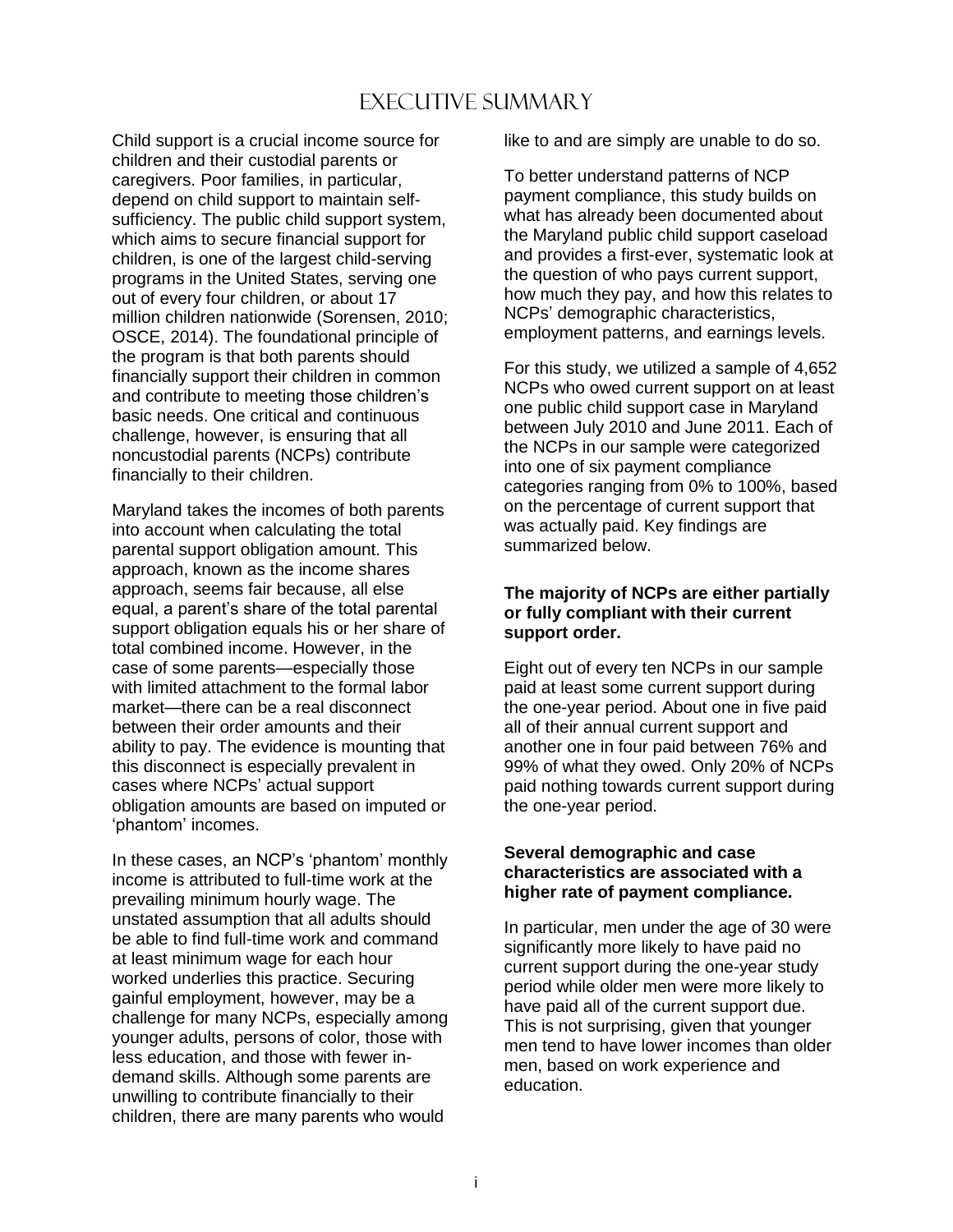Additionally, having multiple child support cases is associated with lower payment compliance. About half of NCPs who paid less than 25% of their obligation had more than one child support case. In stark contrast, less than one-quarter of NCPs who paid 100% of support due had more than one case.

Perhaps not surprisingly, owing arrears is associated with a lower degree of payment compliance. Virtually all of the cases that had zero current support paid had an arrears balance. On the other hand, of NCPs who paid 100% of current support, just over one-third owed any arrears.

#### **NCPs who comply with current support orders were more likely to be employed and to have significantly higher earnings.**

Employment was extremely low among NCPs who paid none of the current support during the one-year period. Only one in seven (15.1%) were employed in a job covered by Maryland Unemployment Insurance at some point during the study year and even fewer (3.0%) were employed during all four quarters. Conversely, threefifths of NCPs that paid the full amount of current support were employed at some point during the one-year study period and more than half were employed during all four quarters.

As might be expected, annual earnings during the study year were also lowest among NCPs who paid none of their current support. These NCPs averaged roughly \$7,000 during the year. As earnings increased, payment compliance increased. NCPs who paid 100% of their current support earned an average of approximately \$42,000 during the year.

#### **NCPs are significantly more likely to comply—and to comply fully—with support orders when the order amount is consistent with their actual ability to pay.**

NCPs who paid nothing towards their current support in the study year had average order-to-income ratios of roughly two-thirds of their total earnings. That is, they were expected to pay 68% of their actual earnings towards current child support. At the other extreme, NCPs who paid 100% of current support during the study year were expected to pay only 18% of their total actual earnings and actually paid 19% of their earnings, on average. Regardless of how much an NCP was expected to pay, those who paid any of their obligation were able to pay between 20% and 30% of their actual earnings towards current support.

The key findings in this report confirm several points that have been made by researchers in other states, in our own studies, and by the federal Office of Child Support Enforcement (OCSE). The most important take-home message is that most NCPs do want to provide for their children and most of them do pay some formal support in the course of a given year. However, for some, the incongruence between what they formally earn and what they are expected to pay precludes them from making payments. It is imperative that "right-sized" orders be established, consistent with the NCPs' ability to pay. Furthermore, we must pursue policies that are responsive to the changing financial circumstances of NCPs. Such policies will allow caseworkers to better serve the children in the public child support caseload, particularly those with low-income fathers who are struggling to make payments.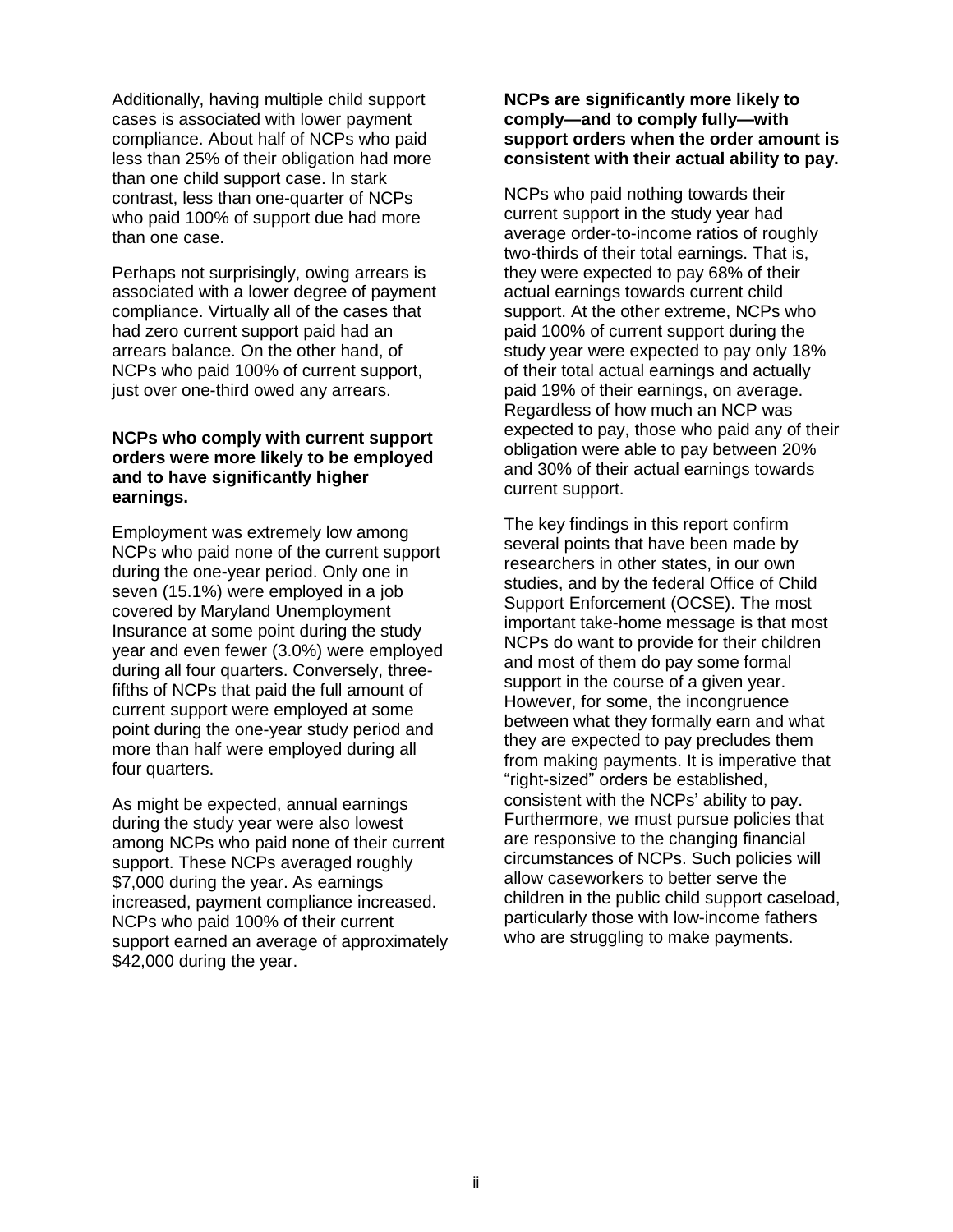## Introduction

<span id="page-5-0"></span>Maryland's child support program, one of the largest child welfare programs in the state, has accomplished much on behalf of nearly 230,000 of our state's children (OCSE, 2014). In fiscal year 2013, for example, the program distributed more than \$500 million to families and helped more than 25,000 children to establish legal paternity (OCSE). The program is also costeffective: for every dollar spent on the child support program in fiscal year 2013, Maryland collected \$4.65 on behalf of children.

The program has many achievements, but also persistent challenges. One challenge is trying to ensure that all noncustodial parents (NCPs) contribute financially to their children, the ultimate goal of the public child support enforcement program. In essence, there are three types of NCPs: those who pay no support, those who pay partial support, and those who pay the full amount of support that is due. In terms of these three broad payment compliance categories, the data show that most NCPs in Maryland fall into one of the latter two groups. That is, the majority is in some degree of compliance with their child support orders, making either partial or full payments (Kolupanowich, Williamson, Saunders, & Born, 2010). Others, however, pay nothing or very little—some because they are unwilling to pay, and others, because they are unable to pay.

There are a wide range of things that the child support agency can do to try to remedy non-payment. Some of the available tools are punitive in nature, such as suspending drivers' or professional licenses, garnishing wages, seizing bank accounts and other assets, or intercepting tax refunds and lottery winnings. Others focus on helping NCPs find work or develop marketable skills so they will have the financial resources to meet their support obligations. Payment compliance may also increase with proactive case review to ensure that support order amounts are

reasonable given NCPs' current incomes and with limited use of imputed or 'phantom' incomes to set order amounts.

On the front-lines of child support case management, the practical challenge is to use the right techniques at the right times in the right cases, taking into account the circumstances of the children, custodial parents, and NCPs. The ability to do this, in turn, rests heavily on having reliable, empirical information about the characteristics and circumstances of NCPs that may affect their ability to comply with their child support orders. Currently, Maryland child support program managers are engaged in a number of strategic program improvement efforts. A central focus of this work is to improve payment compliance; this includes trying to ensure that, especially for lower-income obligors, support obligation amounts are reasonable. It has been repeatedly shown that for the low-income population, support is more likely to be paid when the ordered amount is perceived as fair and just (Ha, Canican, Meyer, & Han, 2008; Huang, Mincy, & Garfinkel, 2005; Roberts, 2001; Turetsky, 2000).

Today's research report informs Maryland's ongoing payment compliance and other program performance improvement efforts and provides a yardstick against which future years' outcomes can be measured. It achieves these objectives by providing a baseline profile of Maryland NCPs and their support payment compliance patterns. Specifically, this report uses a random sample of 4,652 NCPs who had active Maryland public child support cases in July 2011 and who had current support obligations during the preceding year (July 2010 – June 2011). We address the following straightforward, but important research questions:

1. What are the payment compliance patterns among Maryland NCPs? How many of them paid all, some, or none of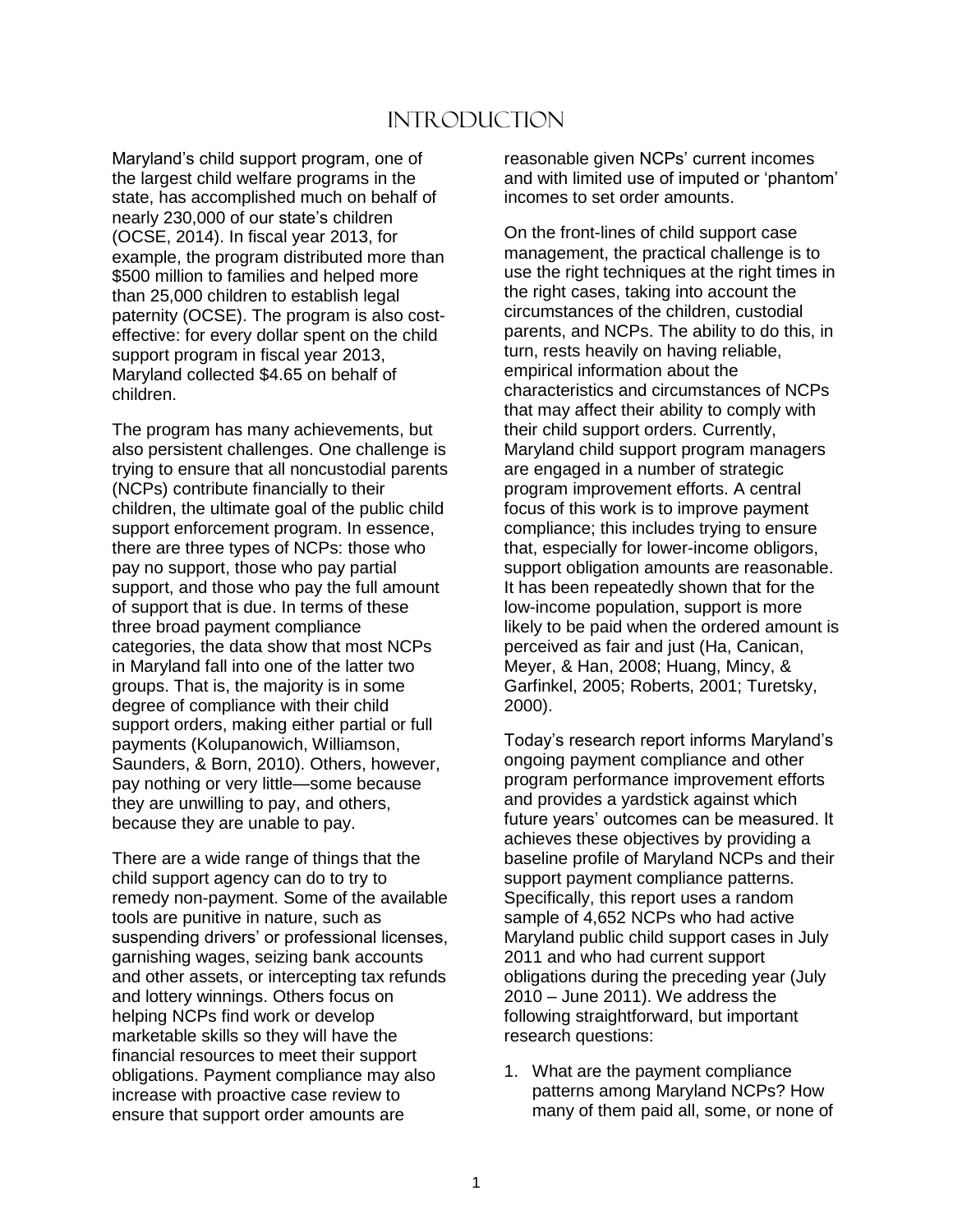their current child support obligation in the previous year?

- 2. Do NCPs' demographic and case characteristics vary by payment compliance?
- 3. Do NCPs' employment patterns and earnings vary by payment compliance?
- 4. What percent of NCPs' actual earnings were expected to be paid toward current support (order-to-income ratio)?
- 5. What percent of NCPs' actual earnings were paid toward current support (payment-to-income ratio)?

The answers to these questions will provide a basic profile of NCPs and payment patterns in Maryland. More importantly, however, they may reveal potentially actionable information about if and how fully compliant, partially compliant, and noncompliant NCPs differ. This information should be of great value to policymakers and program managers by providing a more nuanced picture of NCPs in Maryland public child support cases and facilitate more targeted use of various remedies available.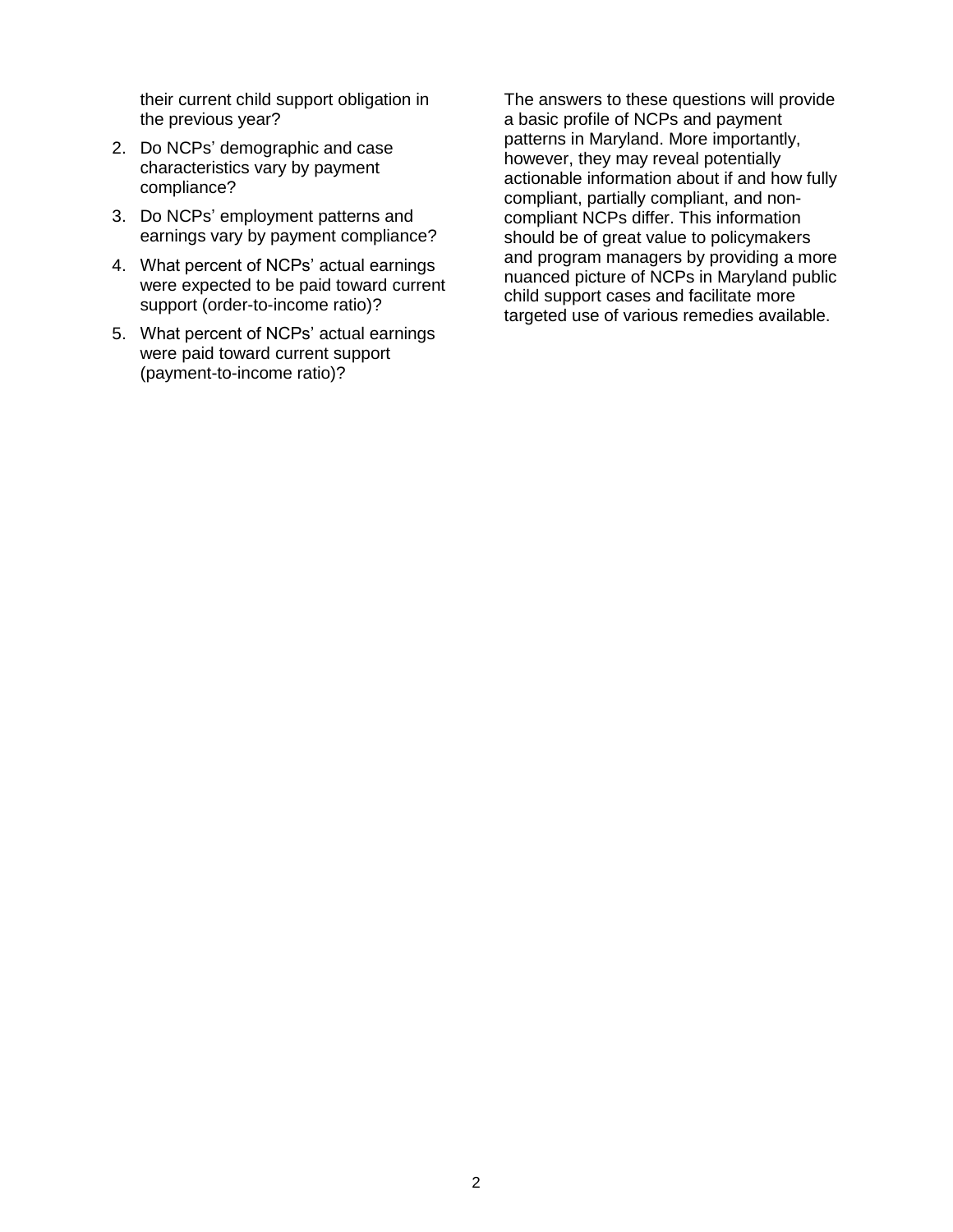# **BACKGROUND**

<span id="page-7-0"></span>The public child support enforcement program is an inter-governmental partnership between the federal government and states, established in 1975 as Title IV-D of the Social Security Act (2012). It is one of the largest child-serving programs in Maryland and in the United States, serving one out of every four children, or about 17 million children nationwide (Sorensen, 2010; OSCE, 2014). The foundational principle of the program is that both parents should financially support their children in common and contribute to meeting those children's basic needs. This principle is evidenced in the program's primary goal, to "enhance the well-being of children by assuring that assistance in obtaining support, including financial and medical support, is available to children through locating parents, establishing paternity and support obligations, and monitoring and enforcing those obligations" (OCSE, 2009).

Child support, indeed, is a critical income source for children and their custodial parents or caregivers. Poor families, in particular, depend on child support to maintain self-sufficiency. Sometimes it means the difference between a family living in a low-income household rather than in an impoverished one. For example, a study using Current Population Survey data found that more than one million Americans—625,000 children and 413,000 adults—would have been poor in 2008 had they not received child support (Sorensen, 2010). Furthermore, without child support, most would have been living in deep poverty with incomes less than one-half of the federal poverty level. In a perfect world, all families would receive their full courtordered child support each month, but in the real world of public child support, there are myriad reasons that this ideal is not achieved. Still, it is indisputable that child support is a vital income support, even when only partially or even irregularly received (Ha, Cancian, & Meyer, 2011).

In terms of collecting support for children, the advent and subsequent expansion of an array of automated tools has been a benefit to public child support agencies, especially with regard to collecting support from NCPs who participate in the formal labor market. Automatic wage withholding, in particular, has been very cost-efficient and successful with employed obligors, accounting for more than 70% of all support collections nationwide (OCSE, 2012).

Most noncustodial parents are at least partially compliant with their child support orders, and compliance rates, in general, remain stable over time. A well-designed Wisconsin study documented the importance of consistent employment to payment compliance. The study found that, over a six year observation period, more than 8 of 10 fathers made full or partial payments toward their child support (Ha et al. 2008). Additionally, in cases where the parent earned at least \$20,000 annually and did not experience a change in employment or support order, the full amount of support due was most likely to be paid.

For some noncustodial parents—especially those who do not participate in the formal labor market, those who change jobs frequently, and those who have lapses in employment—automatic wage withholding is rarely an effective method of collecting child support. These parents are also likely to possess other characteristics that may also affect their ability or willingness to pay. Thus, any attempt to improve support outcomes for families as well as federal program performance measures, must also make an effort to ask and answer important "who" and "why" questions about the minority of parents who pay very little, if any, of the child support they owe. In particular, it is imperative to appreciate that some parents are not unwilling to pay, but are simply unable to do so. This is not surprising given the devastating and lingering effects of the Great Recession. As has been well documented in myriad forums, millions of jobs have permanently disappeared and unemployment rates remain elevated, especially among younger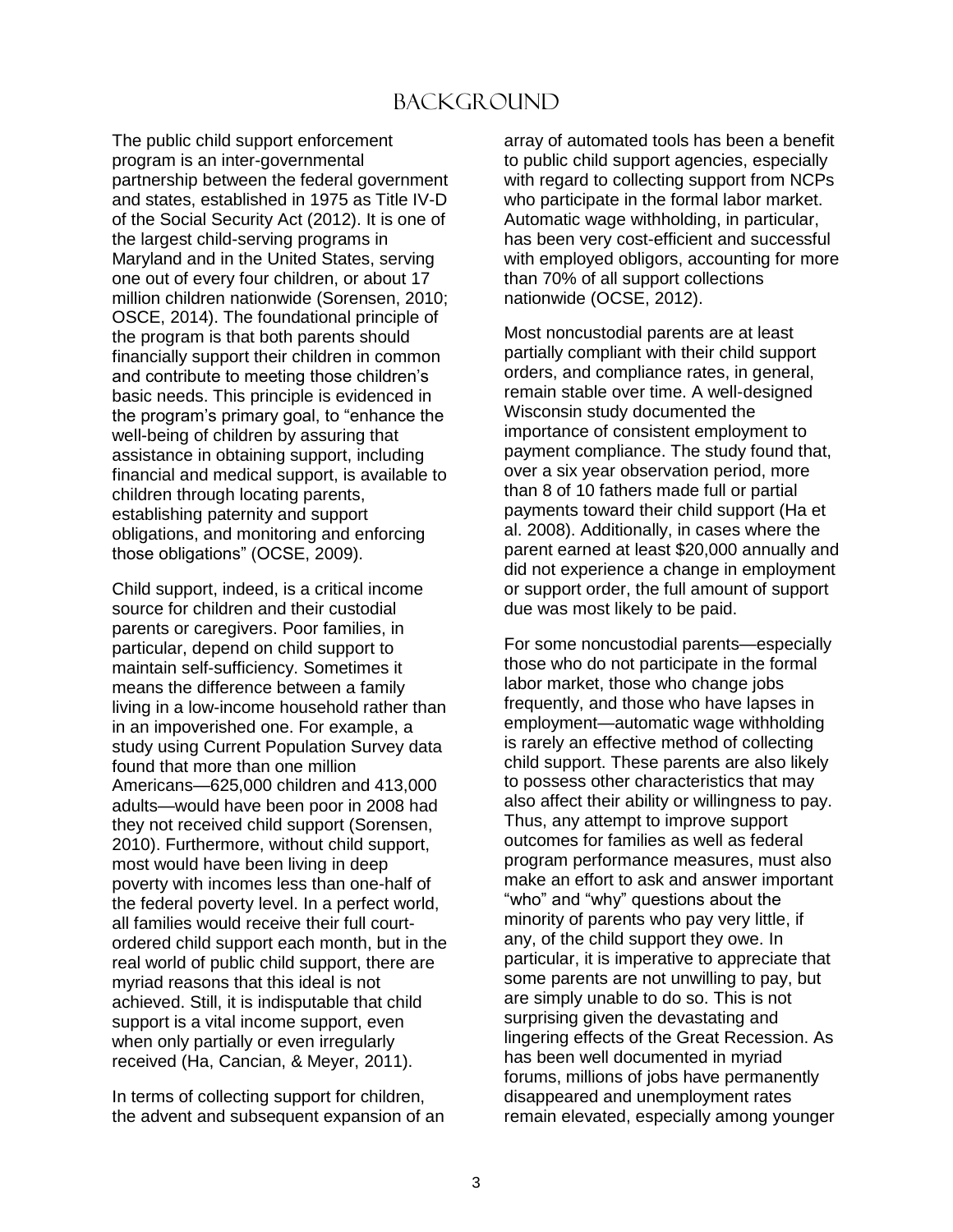adults, persons of color, those with less education, and those with fewer in-demand skills (Bureau of Labor Statistics, 2014; Jacobs, 2014). Moreover, involuntary parttime employment remains stubbornly high, wages have been generally stagnant, and many Americans, including those who have child support obligations, are struggling mightily to get by. Thus, it is more important now than ever that child support policymakers and program managers have access to information about an NCP's ability to pay so that any needed changes to program policy and front-line practice can be developed and expeditiously implemented.

#### <span id="page-8-0"></span>**Noncustodial Parents' Ability to Pay**

Maryland, like 37 other states, takes the incomes of both parents, noncustodial and custodial, into account when calculating the total parental support obligation amount. The resulting dollar amount is then apportioned to the parents based on their respective shares of combined adjusted gross income.

Nominally this income shares approach seems fair because, all else equal, a parent's share of the total parental support obligation equals his or her share of total combined income.<sup>1</sup> However, in the case of some parents—especially those with limited attachment to the formal labor market there can be a real disconnect between their order amounts and their ability to pay. The evidence is mounting that this disconnect is especially prevalent in cases where NCPs' actual support obligation amounts are based on their potential incomes. That is, if the NCP fails to appear for agency or court proceedings, does not provide adequate financial information, or no earnings can be confirmed, income is often imputed, even when the NCP participates in the establishment process (Morgan, 2013; Passarella & Born, 2014; Roberts, 2001; Turetsky, 2000). Typically in

l

these cases, an NCP's 'phantom' monthly income is attributed to full-time work at the prevailing minimum hourly wage. Underlying this practice appears to be the unstated assumption that all adults should be able to find full-time work and command at least minimum wage for each hour worked.

The validity of this assumption is questionable at present, given stubbornly high post-recession realities, including one million fewer jobs available, 3.1 jobseekers per job opening, and large increases in parttime work and involuntary unemployment (Bureau of Labor Statistics, 2013a; Valletta & Bengali, 2013). Moreover, today's fiercely competitive job market is particularly challenging for adults with limited education, especially adults of color. In 2012, to illustrate, the unemployment rate for adults 25 and older with a college degree was 4.0%, three times lower than the rate (12.4%) among those with less than a high school education (Bureau of Labor Statistics, 2013b). Among African Americans without a high school degree, one in five was unemployed in 2012. Importantly, too, Census Bureau data show that, even two years after the recession, one-third of men had earnings below 200% of the one-person poverty level (\$22,968), and that male median earnings were continuing to decline, as they had each year since 2006 (DeNavas-Walt, Proctor & Smith, 2012).

These national trends have played out in the child support program. Wisconsin, for example, documented increases in NCP unemployment, greater numbers of cases with earnings disruptions or decreases as a result of the recession, and declines in both the amount and frequency of support payments (Kaplan, 2010). Most notably, public child support program collections nationwide actually decreased during the recession—for the first time ever in the program's history (OCSE, 2013). Furthermore, the most recent data available indicate that the program is still in recovery mode, with only small increases in collections having occurred since 2010 (OCSE, 2014). These statistics are relevant

 $<sup>1</sup>$  It should be noted, however, that child support</sup> guidelines models are inherently regressive; proportionately, support obligations represent a larger percentage of income for low-income obligors than they do for higher-earning obligors.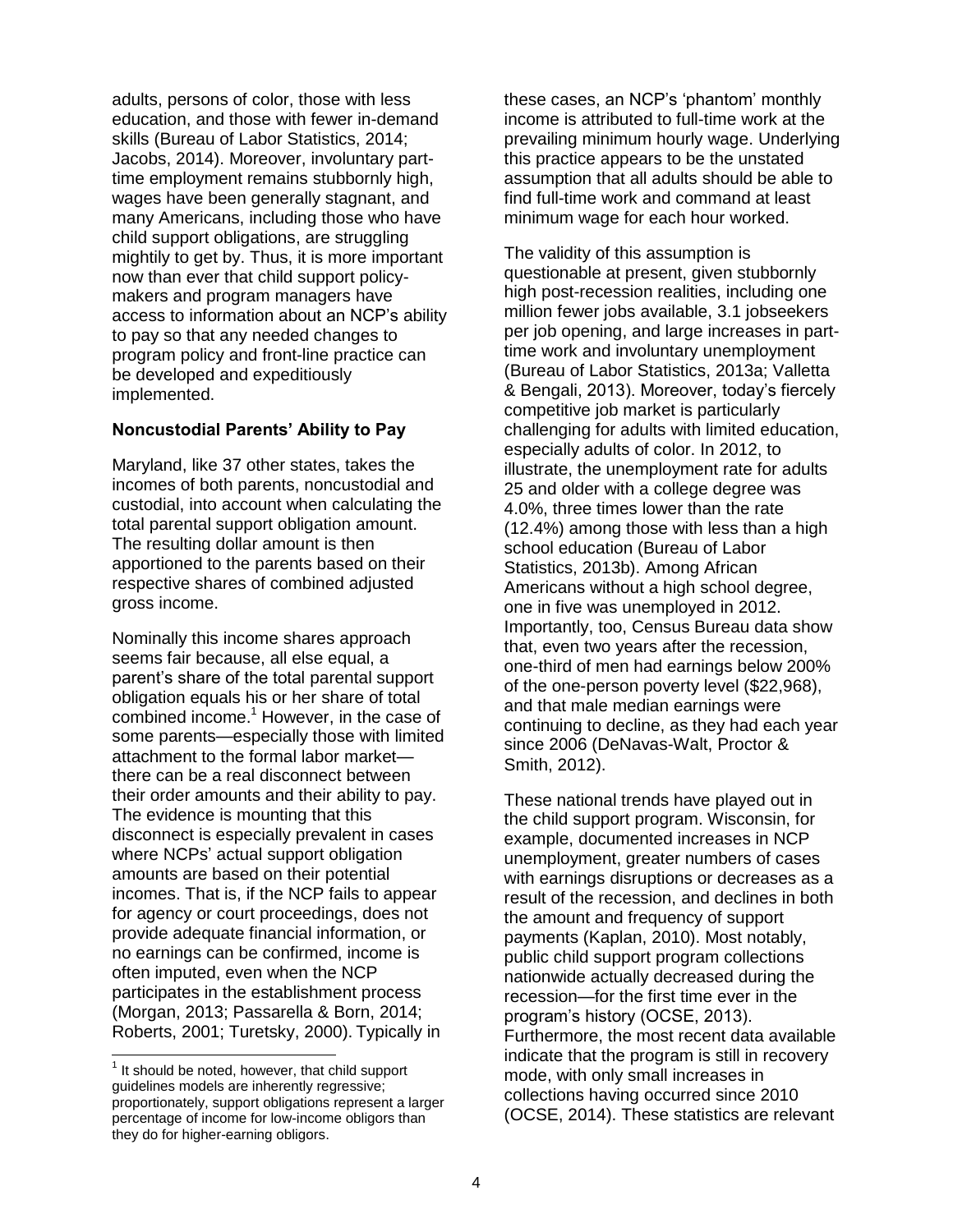to the topic of payment compliance (and to that of income imputation) because, there is a lack of congruence between support order amounts and actual income when the NCP is of limited means and the order is based on 'phantom' income.

#### <span id="page-9-0"></span>**The Current Study**

To better understand patterns of NCP payment compliance—and perhaps how income imputation may contribute to current patterns—the Maryland Child Support Enforcement Administration needs programmatically relevant information derived from empirical data. It has already been documented that most Maryland

NCPs pay at least some of their child support and that, on average, nearly threefifths of current support due is paid by Maryland NCPs. However, some NCPs do not pay at all and still others pay very little of what they owe. It is important to expand our understanding of this population so that the appropriate interventions can be utilized in each case, depending on its specific circumstances. The present study builds on what has already been documented about the Maryland IV-D caseload and provides a first-ever, systematic look at the question of who pays current support, how much they pay, and how this relates to NCPs' demographic characteristics, employment patterns, and earnings.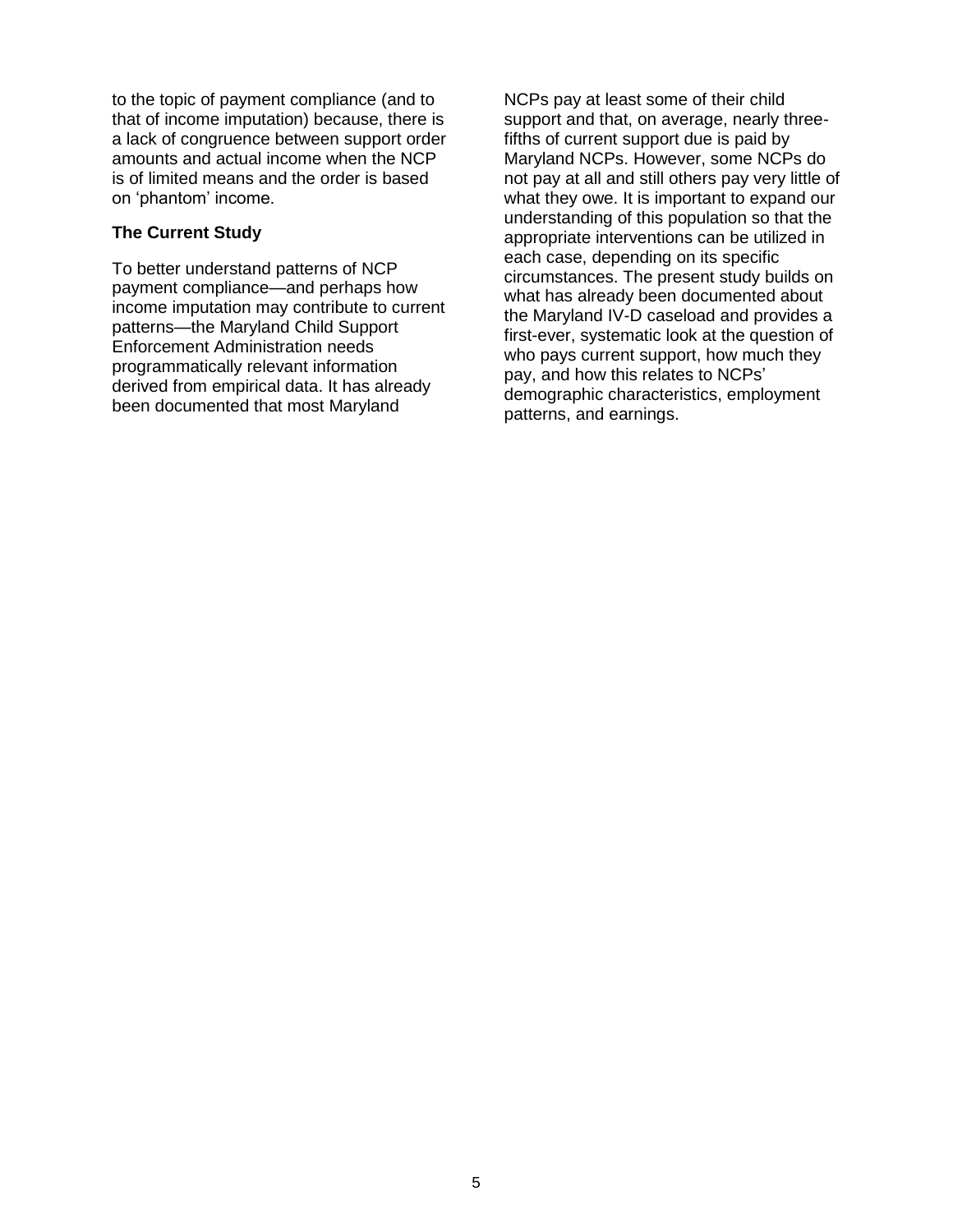# **METHODS**

<span id="page-10-0"></span>This chapter briefly describes the methodology used to carry out this study. We describe the method of sample selection and summarize our data sources and the analysis techniques used.

#### <span id="page-10-1"></span>**Sample**

For this study we drew a three percent random sample from the universe of Maryland public child support cases active in July 2011. This resulted in 7,270 unique cases and 7,182 unique noncustodial parents (NCPs). The unit of analysis in this study of payment compliance is the NCP. Thus, NCPs who did not owe current support at any time during the observation period (July 2010 – June 2011) were excluded. Our final sample consists of 4,652 NCPs who owed current support in a Maryland IV-D case in one or more of the 12 months in our observation window.

Each of the 4,652 NCPs in our final study sample were categorized into one of six payment compliance categories, based on the percentage of current support due in the previous year that each had actually paid. The six categories and their operational definitions are:

- **Zero:** No current support due in the past 12 months was paid
- **1% to 25%:** .01% to 25.49% of support due in past 12 months was paid
- **26% - 50%:** 25.50% 50.49% of support due in past 12 months was paid
- **51% - 75%:** 50.50% 75.49% of support due in past 12 months was paid
- **76% - 99%:** 75.5% 99.49% of support due in past 12 months was paid
- **100%:** 99.50% or more of support due in past 12 months was paid**<sup>2</sup>**

l

#### <span id="page-10-2"></span>**Data Sources**

Study findings are based on analyses of administrative data retrieved from computerized management information systems maintained by the State of Maryland. Child support data were obtained from the Child Support Enforcement System (CSES). Employment and earnings data were obtained from the Maryland Automated Benefits System (MABS).

#### <span id="page-10-3"></span>**CSES**

The Child Support Enforcement System (CSES) has been the statewide automated information management system for Maryland's public child support program since March 1998. CSES contains identifying information and demographic data on children, noncustodial parents, and custodial parents receiving services from the IV-D agency. Data on child support cases and court orders including paternity status and payment receipt are also available. CSES supports the intake, establishment, location, and enforcement functions of the Child Support Enforcement Administration.

#### <span id="page-10-4"></span>**MABS**

Our data on quarterly employment and earnings come from the Maryland Automated Benefits System (MABS). MABS includes data from all employers covered by the state's Unemployment Insurance (UI) law and the unemployment compensation for federal employees (UCFE) program. Together, these account for approximately 91% of all Maryland civilian employment. Independent contractors, commission-only sales people, some farm workers, members of the military, most employees of religious organizations, and self-employed individuals are not covered by the law. Additionally, informal jobs—for example, those with dollars earned "off the books" or "under the table"—are not covered.

 $2$  Mainly due to issues related to the timing and methodology of payment data collection, some NCPs appeared to have paid more current support than had been due. All such cases were top coded at 100% and included in the 100% compliance group.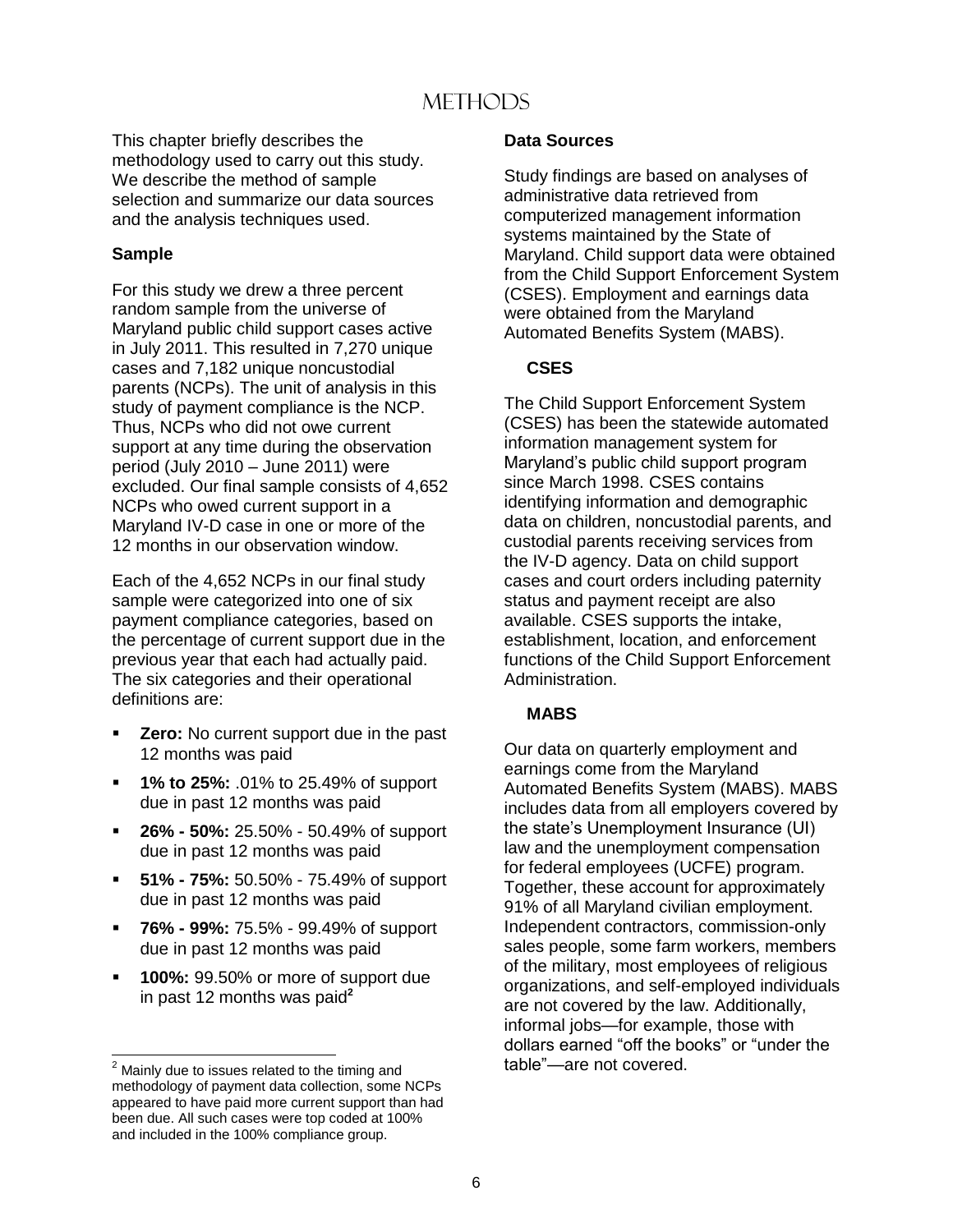The MABS system only tracks employment in Maryland. However, the state shares borders with Delaware, Pennsylvania, Virginia, West Virginia, and the District of Columbia, and out-of-state employment is relatively common. Overall, the rate of outof-state employment by Maryland residents (17.5%) is over four times greater than the national average  $(3.8\%)^3$ . Out-of-state employment is particularly common among residents of two very populous jurisdictions (Montgomery County, 29.8%, and Prince George's County, 42.4%), which have the 4<sup>th</sup> and 2<sup>nd</sup> largest active child support caseloads in the state. Out-of-state employment is also common among residents of two smaller jurisdictions (Cecil County, 31.1%, and Charles County, 34.6%).

Finally, because UI earnings data are reported on an aggregated, quarterly basis, we do not know, for any given quarter, how much of that time period the individual was employed (i.e. how many months, weeks, or hours). Thus, it is not possible to compute or infer hourly wages or weekly or monthly salary from these data. It is also important to remember that the earnings figures reported do not necessarily equal total household income; we have no information on earnings of other household members, if any, or data about any other income (e.g. Supplemental Security Income) available to the family.

#### <span id="page-11-0"></span>**Data Analysis**

We use univariate statistics to describe findings for NCPs, including demographics, employment, and child support payments. When appropriate, comparisons are made with chi-square and ANOVA tests.

l

 $3$  Data obtained from U.S. Census Bureau website: http://www.factfinder.census.gov using the 2008-2010 American Community Survey 3-Year Estimates for Sex of Workers by Place of Work—State and County Level (B08007).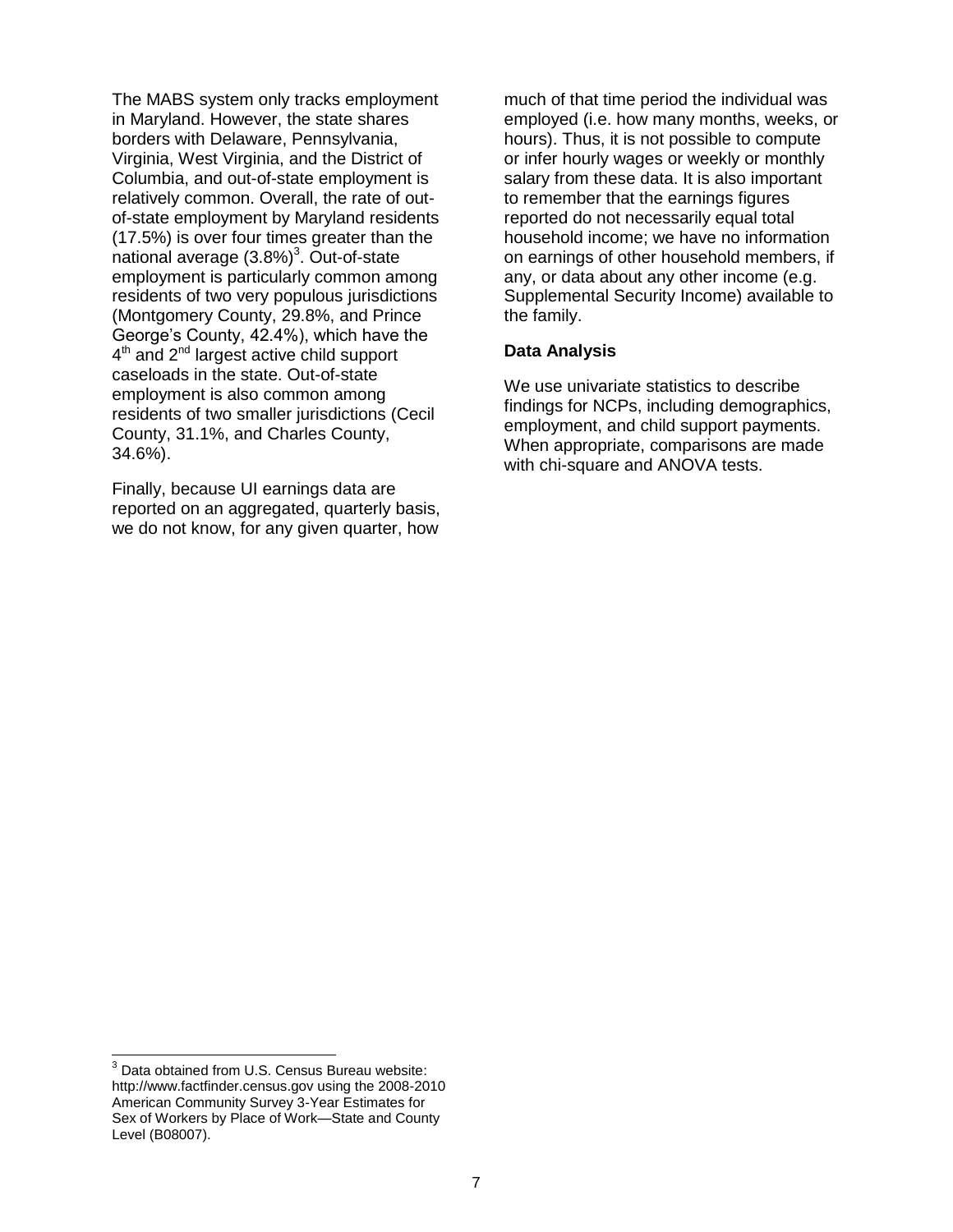# Findings: Demographic and Case Characteristics

<span id="page-12-0"></span>Maryland's child support program has been on a path of steady improvement such that, it now collects more than one-half billion dollars each year on behalf of nearly onequarter million children, the majority of whom reside in Maryland. Over the course of any given year, most noncustodial parents (NCPs) of these children do pay at least some portion of their court-ordered current support obligations, and many pay all that is due (Kolupanowich et al. 2010). Others, however, pay very little, and some pay nothing at all. Our task, in this study, is to provide state policymakers with empirical information about payment compliance patterns and what, if any, NCP characteristics and circumstances are associated with different compliance levels. This type of information, in turn, can serve as the basis for new or amended datadriven policies and front-line case management practices.

This chapter begins by providing the payment compliance rates of the NCPs in our study sample. We then profile the demographic characteristics of NCPs and their child support cases and discuss how these profiles differ across the various payment compliance categories.

#### <span id="page-12-1"></span>**Payment Compliance**

For purposes of this study, each NCP in our sample was assigned to one of six payment compliance categories based on the percentage of current support due that was actually paid in a one-year period. We use these six payment compliance categories throughout the report to present research findings. The categories are all inclusive and mutually exclusive—from 0% (no current support due was paid) to 100% (all current support due was paid).

Figure 1 shows the number and percentage of NCPs that fall into each of the six payment compliance groups. At the most general level, Figure 1 paints a positive picture: the large majority (79.6%) of NCPs in the sample paid at least some current support during the study year. About one in five (17.0%) paid all of their total annual current support obligations, and another one in four (26.6%) paid between 76% and 99%. At the other extreme, about one in five NCPs (20.4%) paid nothing in the one-year period, a percentage that has remained relatively stable in Maryland over the past several years (see, for example, Kolupanowich et al., 2010; Ovwigho, Head & Born, 2008).



#### <span id="page-12-2"></span>**Figure 1. Percentage of Current Support Paid**

*July 2010 – June 2011*

**Note:** Payment compliance refers to the percent of current support due for the period July 2010 through June 2011 that was actually paid. Valid percentages are reported.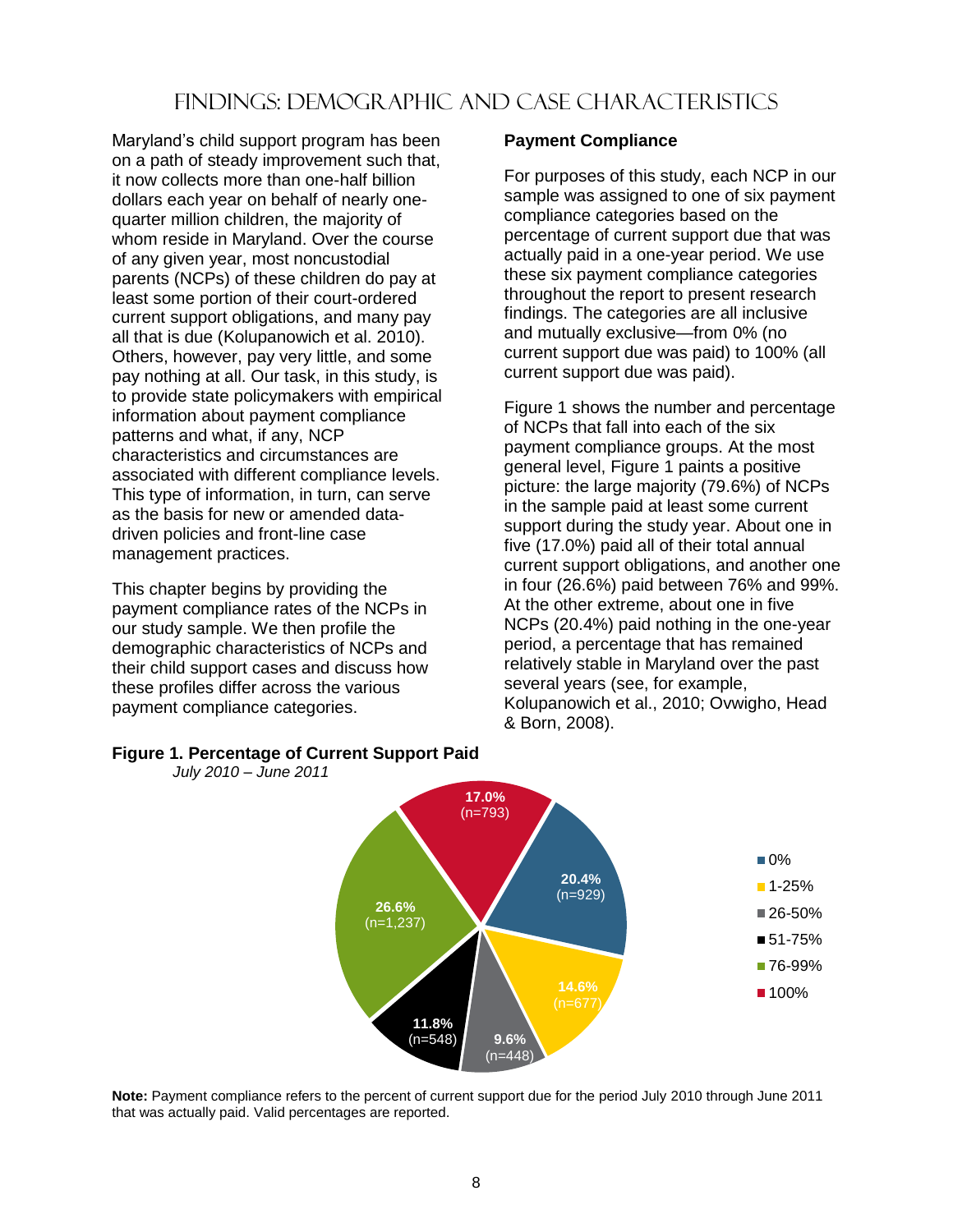#### <span id="page-13-0"></span>**Demographic Characteristics**

Table 1 presents the demographic profile of NCPs by payment compliance category. For the entire sample, the vast majority of NCPs are male, about three-quarters live in Maryland, roughly two-thirds are African American, and just under half are over the age of 40 years. As illustrated in the table, there are no significant differences on gender or Maryland residence by payment compliance category. Age and ethnicity differ, however. Younger men, particularly those aged 30 and under, and African American men are significantly more likely to have paid no support during the study year.

To some extent, these findings are not surprising given that African American men tend to have disproportionately lower incomes than white men, and younger men tend to have lower incomes than older men, simply based on work experience and education (Austin, Hamilton, & Darity, 2011; Bureau of Labor Statistics, 2014). This is not to say that low income is necessarily endemic among younger or minority NCPs in our sample. This is certainly not the case for African Americans because, at the other end of the payment compliance spectrum, the majority (64.7%) of NCPs who paid 100% of current support was also African American. In terms of age, however, almost all (87.9%) NCPs who were 100% compliant were over the age of 30. All else equal, these findings suggest that younger fathers, in particular, may warrant special attention.

#### <span id="page-13-1"></span>**Case Characteristics**

Any attempt to understand child support payment compliance must also include at least some information about the NCP's case(s). Findings, also in Table 1, support the notion that case-related factors are associated with payment compliance. The first finding is a commonsensical one, but important to note nonetheless. That is, having only one child support case is associated with paying more than 75% of current support due, whereas having two or more cases is associated with paying little or none of it. To illustrate, about one of

every two (48.3%) NCPs who paid nothing and half (52.0%) of those who paid between 1% and 25% had more than one child support case. In stark contrast, only 22.3% of NCPs who paid 100% of support due had more than one case; among those who paid between 76% and 99% of their obligation, fewer than one in three (29.9%) had two or more cases.

Secondly, and not surprisingly, there are sizable differences across payment compliance group with regard to the percent of NCPs in each group who had an arrears balance. The nature of the differences is as one would expect. The larger the percentage that was paid, the less likely the case had arrears owed. Virtually all of the NCPs that paid less than 100% of their obligations had an arrears balance. Among NCPs who paid 100% of their support, fewer than two in five (35.7%) owed any arrears.

Table 1 also presents the mean and median amounts of total current support due during the study year as well as the mean and median amounts that were paid by payment compliance. While not shown in the table, we found that most NCPs owed support during most of the one-year study period, ranging from an average of 10 months among the 0% payment compliance group to 12 months among the 100% payment compliance group. We point this out to illustrate that payment compliance was based on obligations that were due nearly the entire year rather than a single month in which the NCP could pay 100% for that month and be in the 100% compliance group.

Higher payment compliance is associated with a higher average of current support due and a higher average of support dollars paid. Averages, however, can be quite skewed by very high or very low values, so median figures are also reported and paint a somewhat different picture. The pattern of support due and paid is consistent between averages and medians, but the median amounts are substantially lower.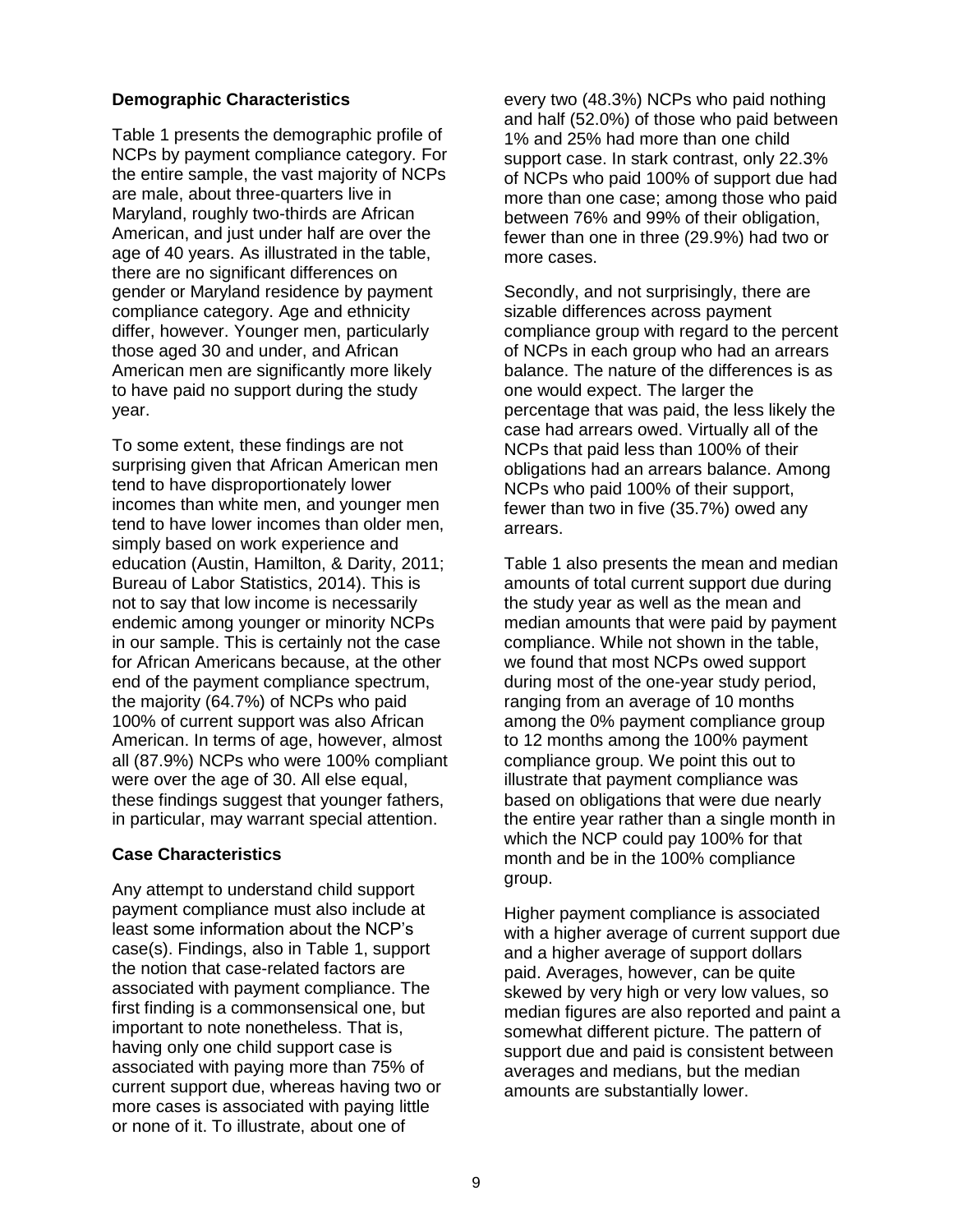NCPs who paid very little (1-25%) of what they owed had an average total of \$4,862 due, with a median of \$3,852. However, on average, they paid \$550 towards the current support due. On the other hand, NCPs who paid all of what they owed had an average total of \$5,412 due, with a median of \$4,663. Not surprisingly, these NCPs paid \$5,581 towards the current support due, on average.

Thus far, we have established several important characteristics of Maryland NCPs who have public child support cases. The first and most important is that the large majority of NCPs—almost all of whom are men, predominantly African American, middle-aged, Maryland residents—made at least some effort to pay child support in the one-year study period. Admittedly, about one in five made no payments, but these NCPs tended to be younger males, half of whom had more than one child support case. Unaddressed so far, however, is the fact that payment compliance, in many cases, is at least partially a function of payment capacity. We look at the question of capacity in the next chapter, which focuses on employment and earnings among the NCPs in our study sample.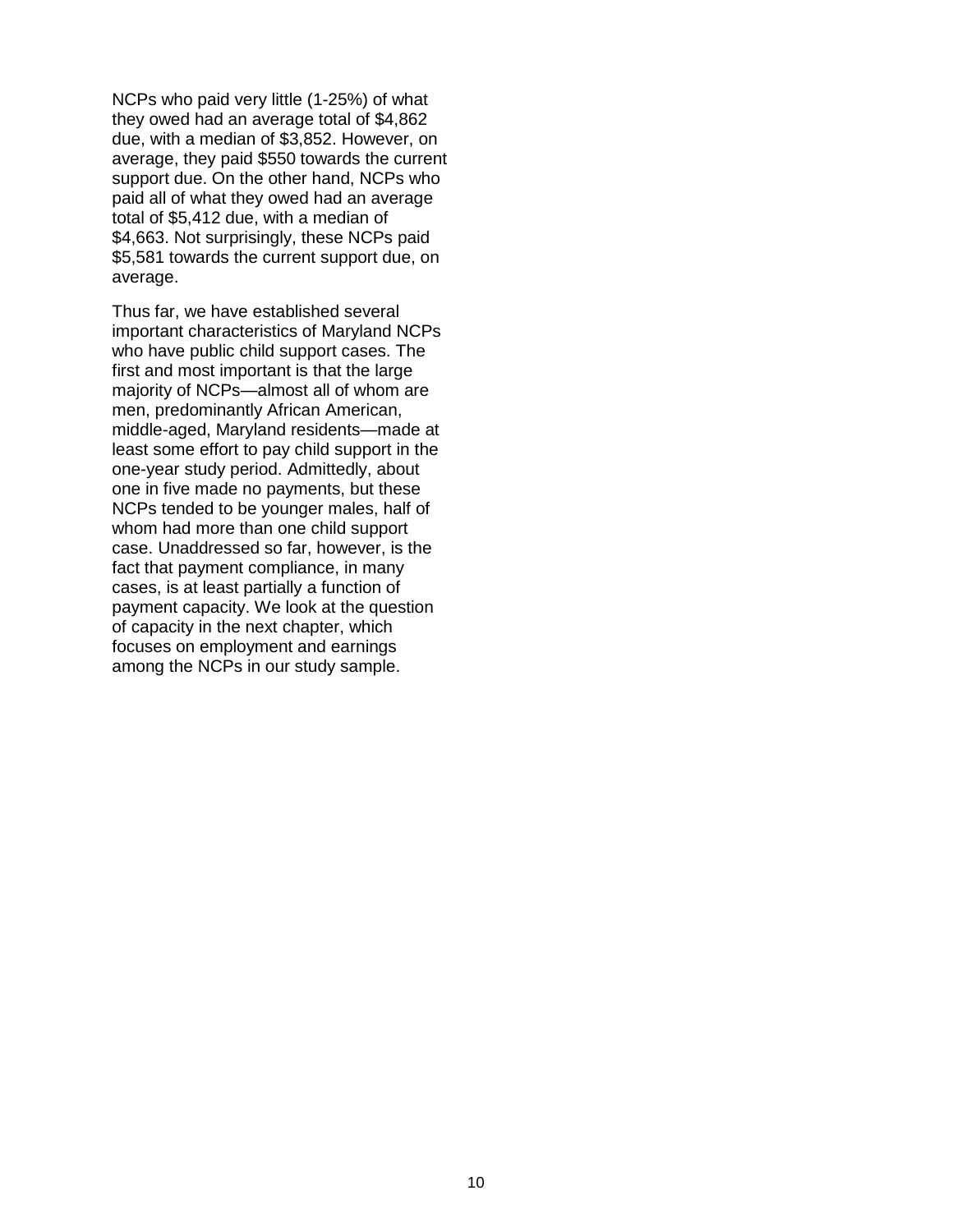<span id="page-15-0"></span>

|                                                                   | 0%                   | 1% - 25%             | $26 - 50%$           | $51 - 75%$           | 76 - 99%             | 100%                 |
|-------------------------------------------------------------------|----------------------|----------------------|----------------------|----------------------|----------------------|----------------------|
|                                                                   | $(n=929)$            | $(n=677)$            | $(n=448)$            | $(n=548)$            | $(n=1,237)$          | $(n=793)$            |
| Gender (% male)                                                   | 92.2%                | 93.5%                | 95.3%                | 94.8%                | 94.9%                | 94.0%                |
|                                                                   | (871)                | (628)                | (426)                | (515)                | (1163)               | (741)                |
| Race***                                                           |                      |                      |                      |                      |                      |                      |
| African American                                                  | 77.0%                | 72.0%                | 65.4%                | 61.3%                | 59.4%                | 64.7%                |
|                                                                   | (650)                | (442)                | (268)                | (307)                | (644)                | (450)                |
| Caucasian                                                         | 19.4%                | 24.8%                | 29.0%                | (163)                | 34.3%                | 30.4%                |
|                                                                   | (164)                | (152)                | (119)                | 32.5%                | (372)                | (211)                |
| Other                                                             | 3.6%                 | 3.3%                 | 5.6%                 | 6.2%                 | 6.4%                 | 4.9%                 |
|                                                                   | (30)                 | (20)                 | (23)                 | (31)                 | (69)                 | (34)                 |
| Age***                                                            |                      |                      |                      |                      |                      |                      |
| 25 and younger                                                    | 7.0%                 | 6.5%                 | 5.6%                 | 8.0%                 | 4.8%                 | 3.3%                 |
|                                                                   | (66)                 | (44)                 | (25)                 | (44)                 | (59)                 | (26)                 |
| $26 - 30$ years                                                   | 15.2%                | 16.2%                | 15.4%                | 13.3%                | 11.1%                | 8.8%                 |
|                                                                   | (144)                | (110)                | (69)                 | (73)                 | (137)                | (70)                 |
| $31 - 35$ years                                                   | 20.9%                | 24.7%                | 21.0%                | 21.4%                | 17.8%                | 19.0%                |
|                                                                   | (198)                | (167)                | (94)                 | (117)                | (220)                | (151)                |
| $36 - 40$ years                                                   | 22.4%                | 21.0%                | 22.8%                | 22.6%                | 25.6%                | 21.1%                |
|                                                                   | (213)                | (142)                | (102)                | (124)                | (317)                | (167)                |
| $41 - 45$ years                                                   | 15.4%                | 16.4%                | 15.4%                | 16.1%                | 20.7%                | 21.7%                |
|                                                                   | (146)                | (111)                | (69)                 | (88)                 | (256)                | (172)                |
| 46 and older                                                      | 19.2%                | 15.2%                | 19.9%                | 18.6%                | 20.0%                | 26.1%                |
|                                                                   | (182)                | (103)                | (89)                 | (102)                | (248)                | (207)                |
| Average Age***                                                    |                      |                      |                      |                      |                      |                      |
| [Standard Deviation]                                              | 38.20                | 37.52                | 38.43                | [8.66]               | [7.91]               | 40.93                |
|                                                                   | [8.41]               | [8.23]               | [8.46]               | 38.18                | 39.43                | [8.46]               |
| Resides outside of                                                | (139)                | 19.5%                | 25.3%                | 19.5%                | 18.8%                | 26.0%                |
| Maryland**                                                        | 22.1%                | (90)                 | (84)                 | (81)                 | (187)                | (169)                |
| % of NCPs with                                                    | 48.3%                | 52.0%                | 44.6%                | 38.9%                | 29.9%                | 22.3%                |
| <b>Multiple Cases</b>                                             | (458)                | (352)                | (200)                | (213)                | (370)                | (177)                |
| % Owed Arrears***                                                 | 96.3%                | 97.0%                | 97.3%                | 92.0%                | 79.3%                | 35.7%                |
|                                                                   | (914)                | (657)                | (436)                | (504)                | (981)                | (283)                |
| <b>Average Total Current</b><br><b>Support Due***</b><br>[Median] | [\$3,000]<br>\$3,652 | \$4,862<br>[\$3,852] | \$5,032<br>[\$4,080] | [\$4,575]<br>\$5,195 | [\$5,040]<br>\$5,986 | \$5,412<br>[\$4,663] |
| <b>Average Total</b><br>Distributions***<br>[Median]              |                      | \$550<br>[\$400]     | [\$1,482]<br>\$1,904 | [\$2,863]<br>\$3,298 | \$5,417<br>[\$4,553] | \$4,800]<br>\$5,581  |

#### **Table 1. Selected Demographic and Case Characteristics of NCPs by Payment Compliance**

**Note**: Counts may not sum to actual sample size because of missing data. Valid percentages are reported. In some cases, NCPs paid more towards current support than was due. This can happen if the NCP pays a weekly amount on a monthly support order, if communication between local agencies is delayed in cases of out-of-state modifications, or if there are administrative errors. \*p<.05 \*\*p<.01 \*\*\*p<.001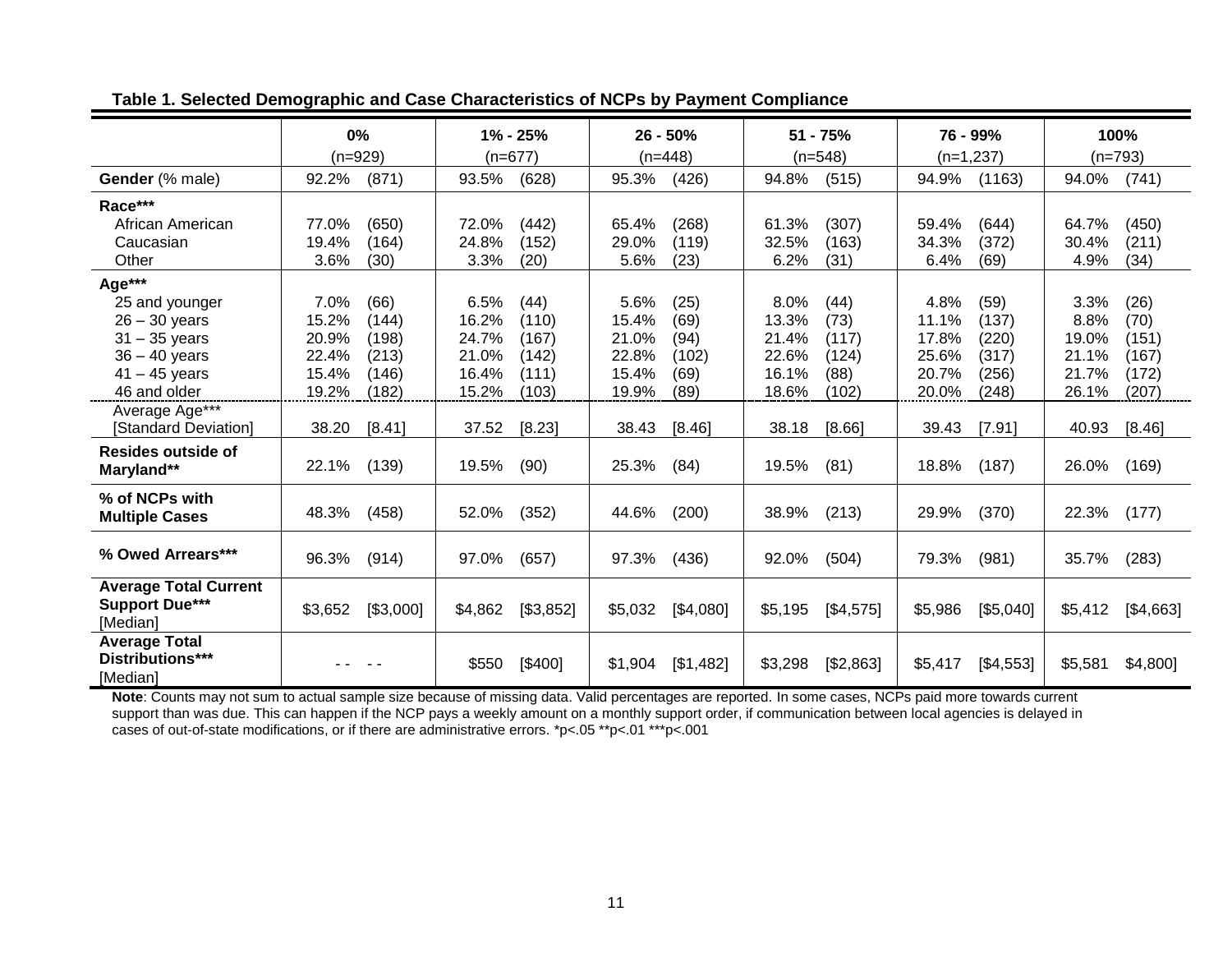# FINDINGS: EMPLOYMENT AND EAR NINGS

<span id="page-16-0"></span>The child support program is founded on the principle that both parents have an obligation to provide financial support for their children. All states are required to calculate support amounts using some systematic, across-the-board set of numerical guidelines. In the majority of states, including Maryland, an income shares model is used, wherein the earnings of both parents are taken into account. In the general form, noncustodial parents' support order amounts are based on their proportionate share of total combined parental income.

Ideally, the guidelines calculations would be based on complete, accurate, and up-todate information about both parents' incomes. However, under certain circumstances, actual income data are not available and income is imputed. In particular, when a parent is voluntarily impoverished, the court may impute income to that parent. The amount of income to be imputed is "determined by the parent's employment potential and probable earnings level based on, but not limited to, recent work history, occupational qualifications, prevailing job opportunities, and earnings levels in the community (Maryland Family Law Code Annotated, 2014). In practice, potential income is sometimes attributed where a parent is unemployed or underemployed, absent from court proceedings, or does not provide proof of employment or earnings. Commonly, income is imputed as if the parent worked full-time at minimum wage. There is wide variation across Maryland jurisdictions in the percentage of orders that appear to be based on imputed income, however empirical evidence indicates that payment compliance is markedly lower among imputed income cases (Passarella & Born, 2014).

This chapter does not speak directly to the topic of payment capacity in cases where income has been imputed. Nonetheless, our findings about employment and earnings or the lack thereof—among NCPs in our

sample should be useful in ongoing discussions about when and for whom income should and should not be imputed. Additionally, they should provide needed information about how payment capacity relates to payment compliance.

We begin by describing NCPs' patterns of recent employment in a job covered by the Maryland Unemployment Insurance (UI) program. To be consistent with the time frame used in our discussion of payment compliance, we limit our examination to employment in the same one-year period from July 2010 to June 2011. This is followed by a discussion of employment stability and annual earnings. The chapter concludes with a discussion of earnings in relation to the amounts of child support due and the amounts of child support actually paid. Each of these analyses is presented by payment compliance group.

#### <span id="page-16-1"></span>**Employment History**

For each of our six payment compliance categories, Figure 2 shows what percent of NCPs worked between one and three quarters during the study year in a Maryland UI-covered job, as well as what percent had employment in all four quarters of that year. Employment in all four quarters is a proxy for full-time work, although we do not know whether an individual worked for the entirety of each of the four quarters, but simply that there was employment in each of the four quarters. It must also be remembered that study findings almost certainly understate employment, albeit to an unknown degree, because we have no data on out-of-state jobs, informal employment, or selfemployment. Data limitations notwithstanding, it is clear that there are substantial and statistically significant differences among NCPs by payment compliance groups.

All else equal, less employment is associated with lower payment compliance, and more employment is associated with higher payment compliance. For example, only a miniscule fraction (3.0%) of NCPs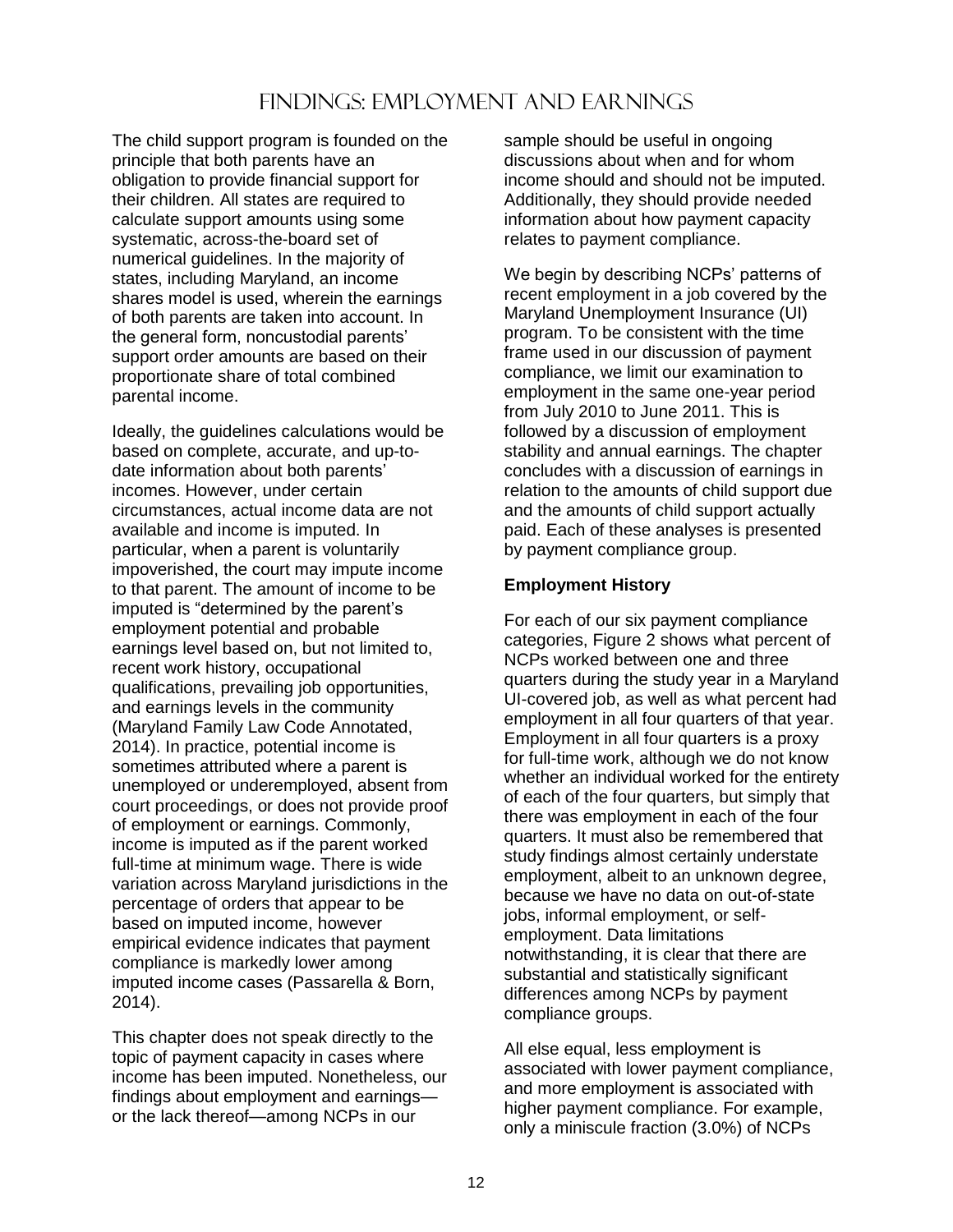who paid no support in the study year had employment recorded for all four quarters of that year. In fact, among the non-paying group, only a small percentage (12.1%) had UI-covered employment in one to three quarters of that year. As employment rates increase, payment compliance increases as well, as Figure 2 makes clear.

There is also a hint in these data that continuous employment matters the most in terms of meeting one's child support obligations. NCPs that paid all (100%) or most (76%-99%) of their current support

also had the highest rates of employment in all four quarters of the year, at 51.5% and 56.0% respectively.

It should also be noted that for these two highly-compliant groups of NCPs, employment rates are even higher when out-of-state residents are excluded. When only including NCPs residing in Maryland, nearly three-quarters (73.7%) of the 100% payment compliance group were employed in at least one quarter of the study year, and two-thirds (65.6%) were employed in all quarters in the previous year.



<span id="page-17-0"></span>**Figure 2. Employment History of NCPs by Payment Compliance** *July 2010 – June 2011*

**Employed in 1 to 3 quarters\*\*\*** Employed in all 4 quarters\*\*\*

**Note**: Valid percentages reported. \*p<.05 \*\*p<.01 \*\*\*p<.001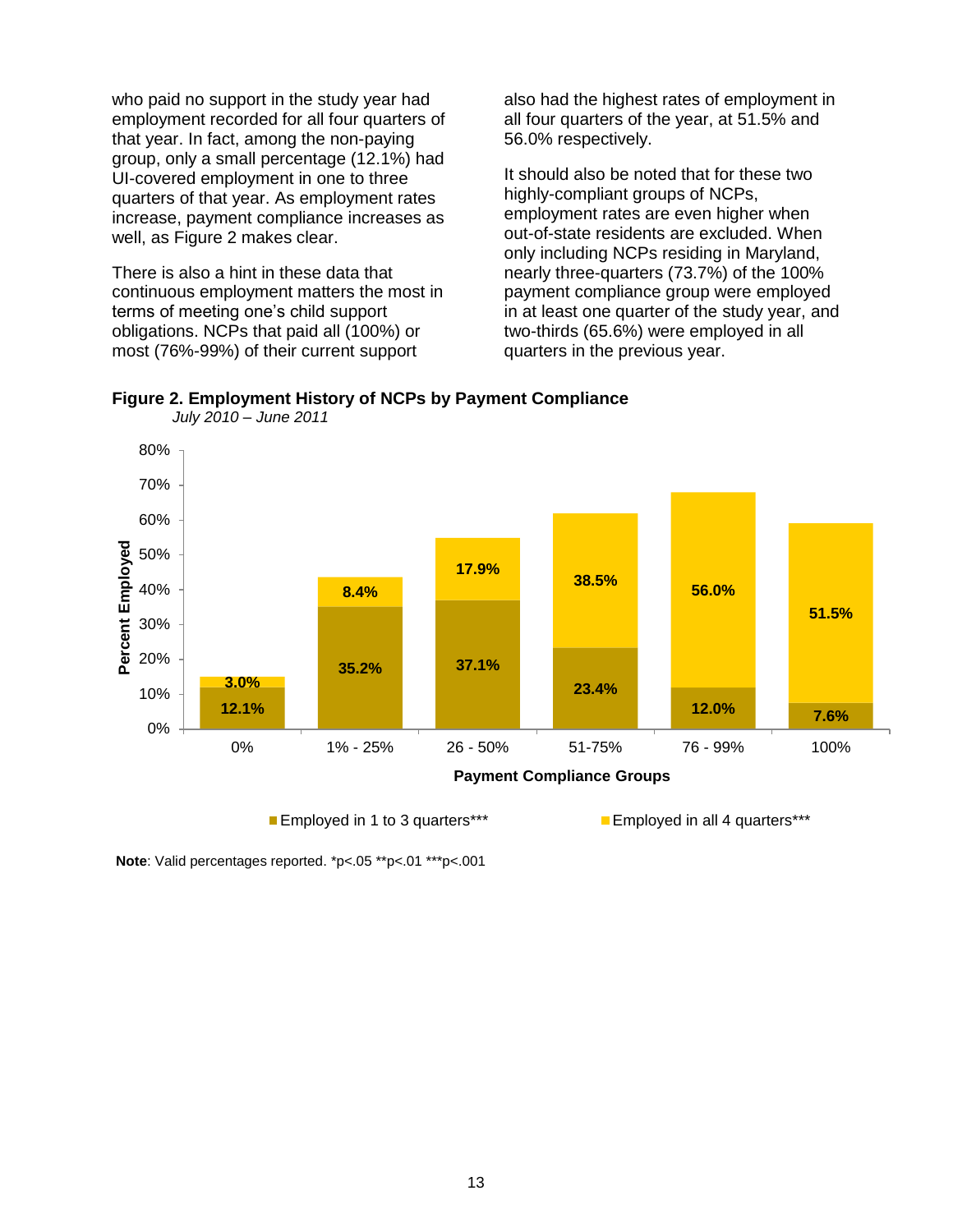#### <span id="page-18-0"></span>**Earnings from Employment**

Employment is positively associated with paying child support, and one would certainly expect to find that the same holds true when NCPs' earnings are examined. It does, as depicted in Figure 3, which shows average and median annual earnings for NCPs with employment in a UI-covered job during the study year.

Overall, the higher the annual earnings, the more likely an NCP will be compliant with the child support order. In short, NCPs who earned the least, on average, also paid the least child support, percentage-wise. Those who paid no current support averaged roughly \$7,000 (\$6,589) in total annual earnings from Maryland UI-covered employment. Among those who paid 100%

<span id="page-18-1"></span>**Figure 3. Total Annual Earnings\*\*\***

 *July 2010 – June 2011*

of their current support, average annual earnings (\$42,497) were about \$35,000 higher. Averages, of course, can be greatly skewed by extreme values—here by earnings—at either the low or high end. For that reason, we also show the median annual earnings by compliance group. As one would expect, median earnings are lower than average earnings for each of the payment compliance groups, as the median represents the earnings amount at which half of working NCPs earned more than that amount and half earned less. Nonetheless, the difference between those who paid nothing (\$2,346) and those who paid their entire obligation (\$39,507) were still as large, and the general pattern remains the same: all else equal, as earnings go up, so does child support payment compliance.

**\$42,495**





Note: Earnings figures include earnings from employed NCPs; \$0 earnings are excluded. Earnings are standardized<br>to 2011 dollars. \*p<.05 \*\*p<.01 \*\*\*p<.001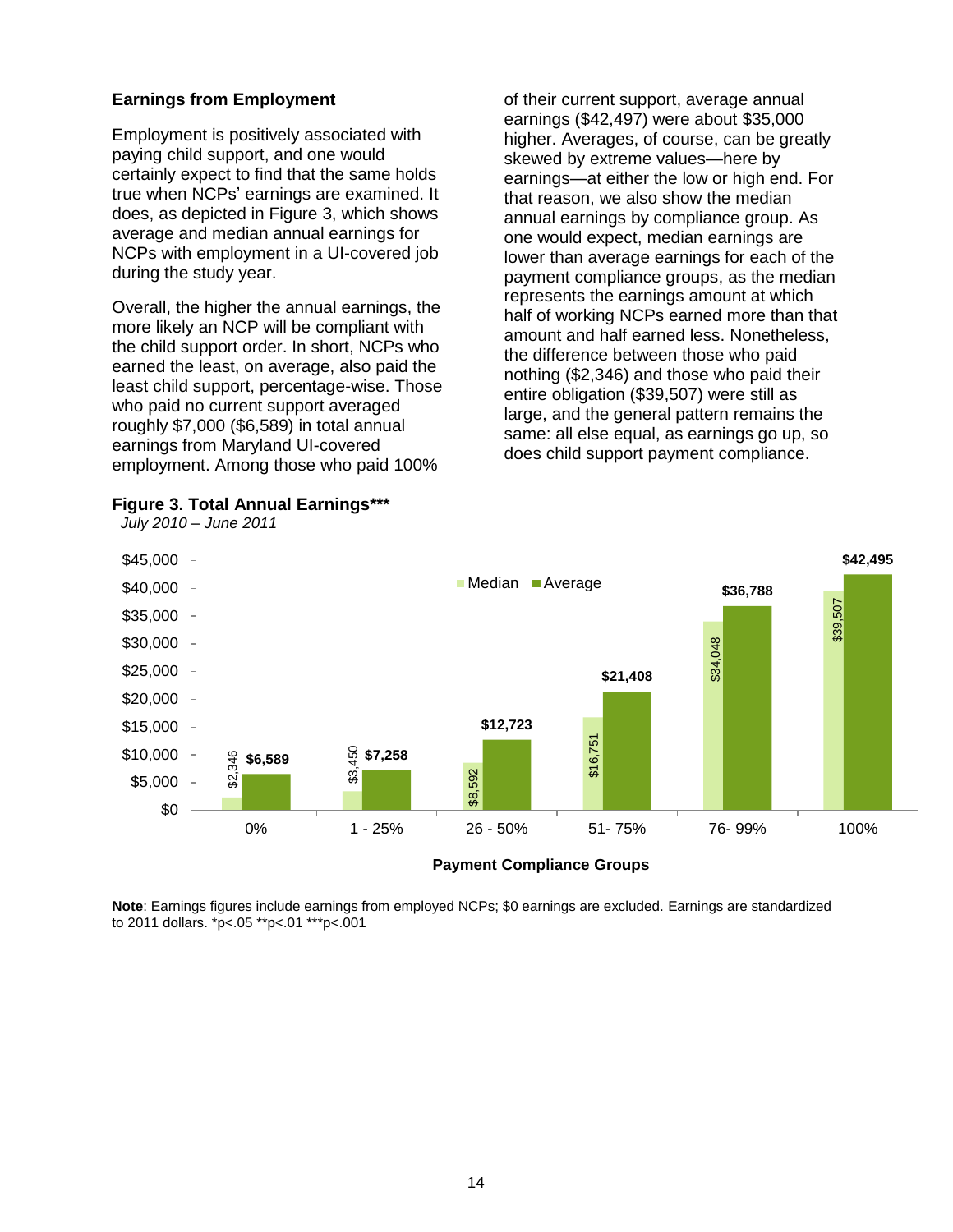#### <span id="page-19-0"></span>**Putting It All Together: The Order-to-Income Ratio**

In Maryland, child support orders are determined by considering the income of both the NCP and custodian. However, in cases in which the NCP is unemployed or underemployed, wages are often imputed for the purpose of support order calculations. That is, it is assumed that the NCP could potentially have full-time minimum wage earnings, and that 'phantom' income is used to set the order amount.

Income imputation is certainly appropriate in cases where noncustodial parents have deliberately impoverished themselves, willfully compromising their ability to pay. However, there is increasing evidence that imputing income—especially at a full-time, minimum wage level, on a widespread basis, is counter-productive. Order amounts based on 'phantom' income can create unrealistic expectations on the part of custodial parents about how much support they will receive. Simultaneously, because the order is based on what the court thinks the NCP could make, rather than on actual income, NCPs may perceive the orders to be both unrealistic and unfair. Moreover, the child support program's ability to meet the crucially important federal collections performance measures are also almost certainly compromised.

The data show that imputed income orders, especially those associated with low-income custodians, have low rates of payment compliance (Passarella, et al., 2014; Eldred & Takayesu, 2011). Income imputation also appears to contribute greatly to arrears accumulation. The landmark, Urban Institute study on this topic found that most NCPs whose arrears were in excess of \$30,000 had no reported income, or earned less than \$10,000 when their orders were set, or had orders that were a high percentage of earnings (Sorenson, Sousa & Schaner, 2007). Moreover, this group of debtors owed 70% of all arrears.

Another strain of research has begun to take root, focusing on an NCP's ability to pay. These studies attempt to determine if the proportion of NCP income owed for child support is related to compliance. For example, researchers in Washington State found that NCPs were most compliant with their child support orders when the order amount was no more than 20% of monthly earnings (Formoso, 2003). Similar results were found in California, where orders set higher than 19% of an NCP's gross income led to lower compliance and fewer payments. Preliminary results from a Maryland study also suggest there is some identifiable threshold order-to-income ratio, beyond which compliance will diminish (Saunders and Born, 2014). Consistent employment on the part of NCPs also really matters. When obligors are consistently employed, most of their support is collected (Ha et al. 2008).

The importance of steady employment is perhaps most clearly reflected in the fact that nearly three-quarters of support collected nationwide comes through the use of automatic wage withholding (OCSE, 2012). Closer to home, a forthcoming Maryland study reports that, all else equal, current support collections are 30 percentage points higher in cases with wage withholding in place compared to those without it (Saunders and Born, 2014).

In the next and final analysis in this paper, we take another look at our previously discussed employment and earnings findings through the ability to pay lens. Earlier tables and figures clearly show that NCPs in this study have diverse profiles, different employment histories, and divergent earnings. More importantly, employment and earnings are positively related to payment compliance; in particular, as earnings increase, so does payment compliance. In Figure 4, we use these data to construct the last piece of the puzzle: the order-to-income ratio.

Using the actual earnings of NCPs with Maryland employment covered by the Unemployment Insurance program, we compare earnings to the total amount of current child support that was due in the study year and to the total amount of child support that was paid. For each of our six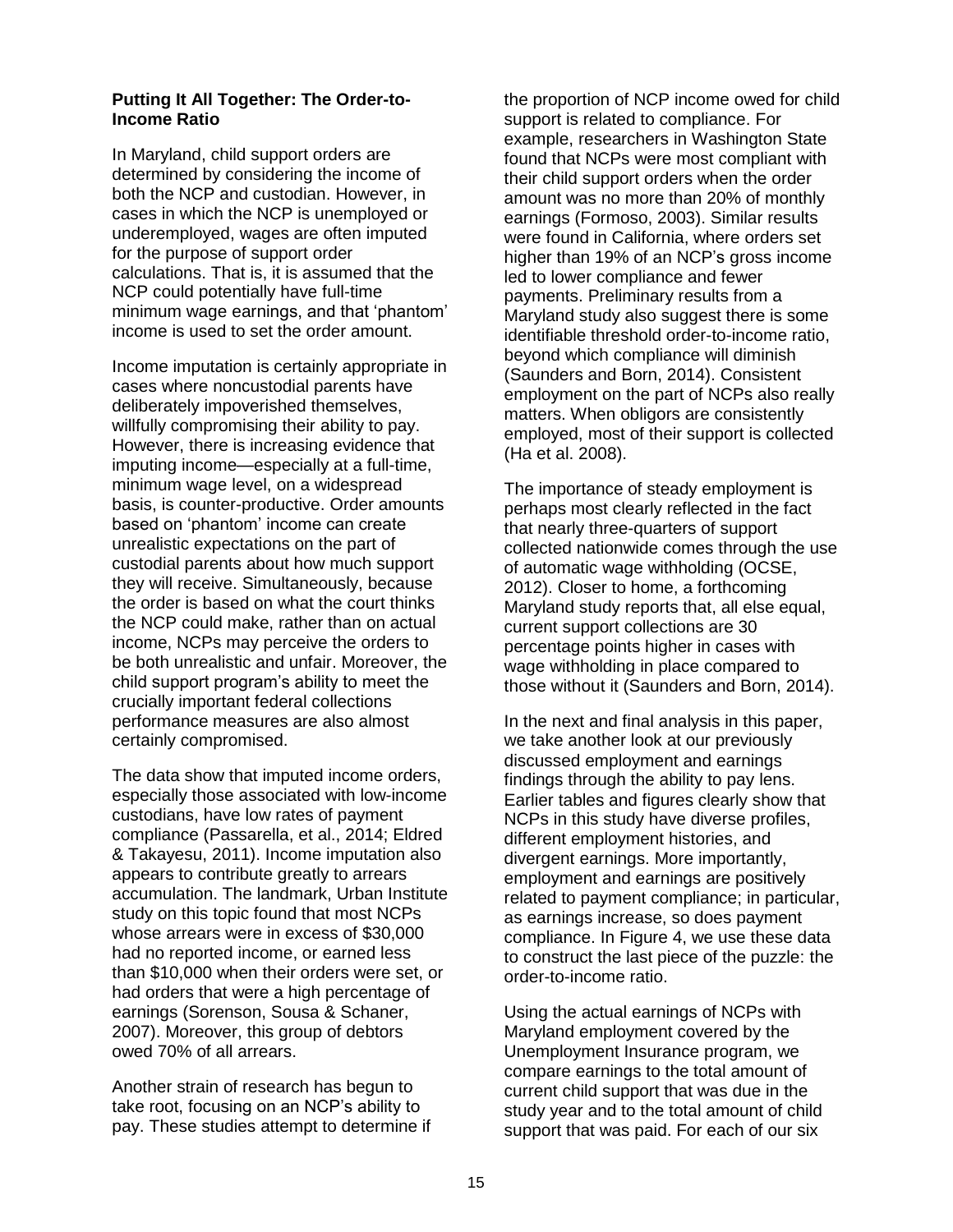payment compliance groups, we present two separate calculations. The first is the support order amount as a percentage of NCP's earnings (i.e., the order-to-income ratio); the second is the amount of current support paid as a percentage of actual earnings (i.e., the payment-to-income ratio). These calculations yield two percentages for each payment compliance group, as depicted in Figure 4.

The most obvious point is one consistent with the literature: NCPs are significantly more likely to comply—and to comply fully with support orders when the order amount is in line with their actual ability to pay. NCPs who paid nothing towards their current support in the previous year had an average order-to-income ratio of roughly two-thirds of their total earnings. That is, based on the obligation amount, these NCPs were expected to take 68% of their

actual earnings and pay it towards their current support obligation. We acknowledge that, for some NCPs in this compliance group (and in others), their Maryland UIcovered earnings may not represent their entire incomes for the year; some may have worked in non-UI jobs or in another state, had self-employment income, or had other income sources. Based on other studies, however, we think it is just as likely that a substantial portion of these NCPs' orders were based on imputed or 'phantom' income, rather than actual income (Passarella et al, 2014; Saunders and Born, 2014). Some cases also may have had reasonable order-to-income ratios at the time of order establishment, but NCPs may have subsequently lost their jobs or experienced a decrease in wages and did not obtain a modification to their support orders.



<span id="page-20-0"></span>**Figure 4. Order-to-Income Ratio and Payment-to-Income Ratio**

**Note**: Only NCPs with employment in a Maryland UI-covered job are included in this analysis. Valid percentages reported. \*p<.05 \*\*p<.01 \*\*\*p<.001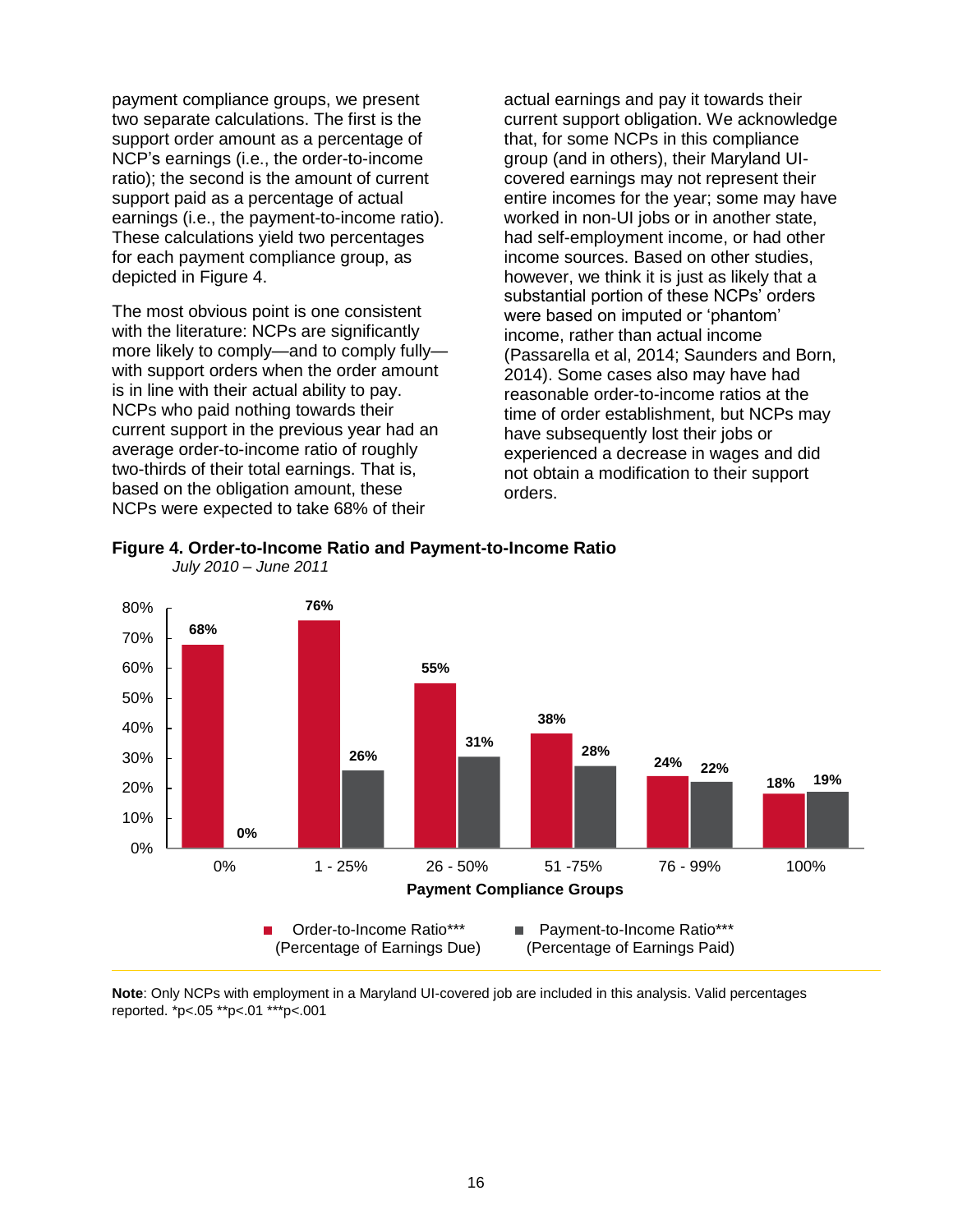At the other extreme, we see that the NCPs who paid 100% of current support due during the study year were those for whom support due represented an average of 18% of total earnings. On average, these NCPs paid 19% of their total earnings in child support during the study year. The middle bars in Figure 4 tell a consistent story: the higher the order-to-income ratio, the lower payment compliance is likely to be. For example, the 1-25% payment compliance group was expected to pay three-quarters (76%) of their earnings towards current support, on average, but paid an average of about one-quarter (26%) of their earnings. Conversely, among NCPs who paid between 76% and 99% percent of total annual support due, the average order-toincome ratio was 24% and their support payments totaled just about this same percentage of their earnings (22%).

Figure 4 confirms several points that have been made by researchers in other states, in our own Maryland studies, and by the federal Office of Child Support Enforcement (OCSE). Perhaps the most important of these is that NCPs do want to provide for their children, and most of them do pay some formal support in the course of a given year. However, as OCSE (2012, p.1) has advised, and as Figure 4 illustrates: "in order for child support to be reliable, support orders must be set accurately and based on a noncustodial parent's actual ability to pay…setting a realistic order improves the chances that child support payment will continue over time…when parents cannot meet their support obligations, compliance decreases and arrears accumulate." In this study, it appears that NCPs were able to pay between 20% and 30% of their earnings toward their child support obligations, regardless of what the actual obligation amount was.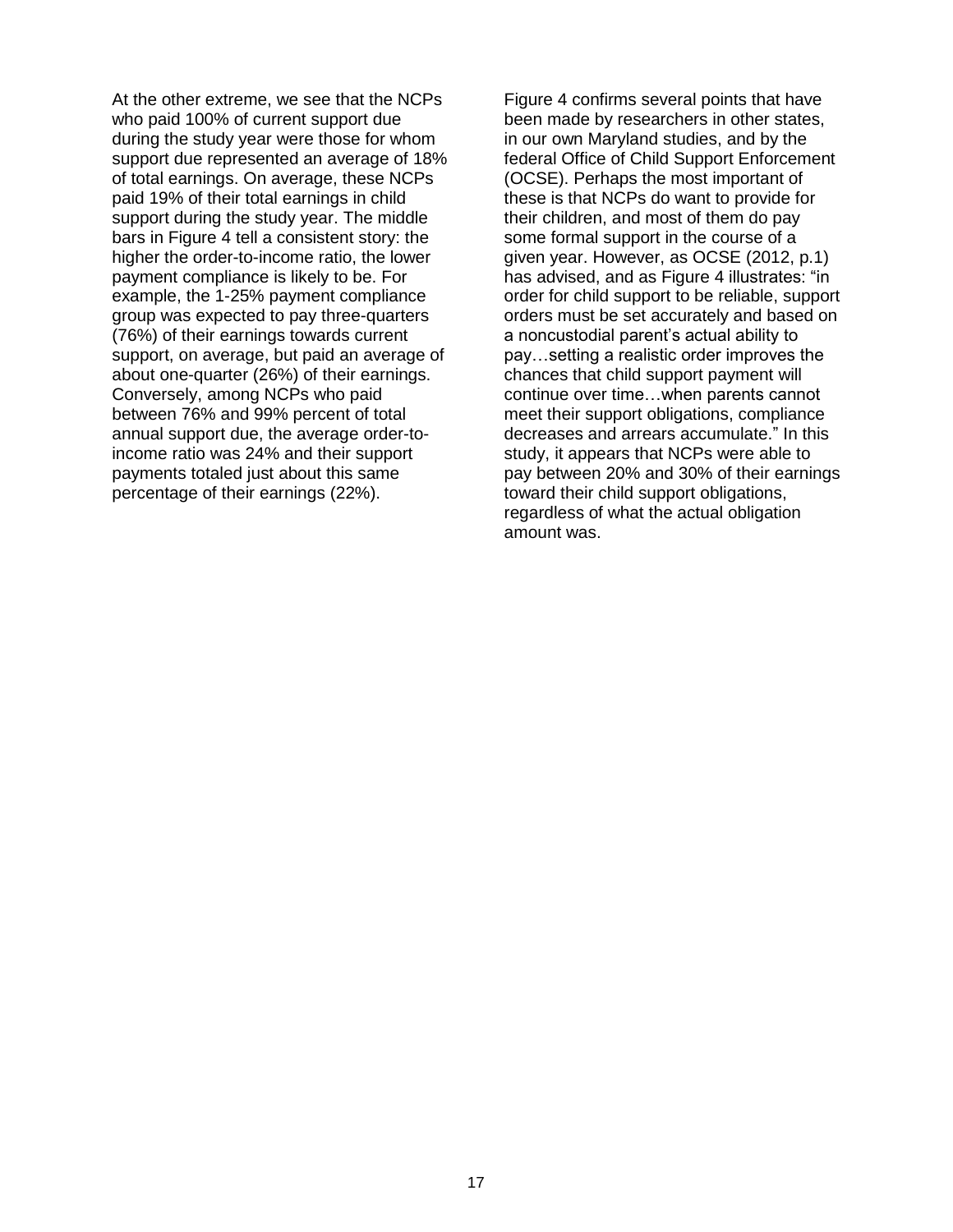# Conclusions

<span id="page-22-0"></span>The central goal of the public Child Support Enforcement program is to ensure that both parents financially support their children in common and contribute to meeting their children's basic needs. This financial support is an essential source of income for children and families, but especially poor families. The unfortunate reality is that while most noncustodial parents want to contribute to their children's well-being, many are simply not in a financial position to fully comply with formal support obligations.

In theory, support orders are calculated based on the income of the custodian and the noncustodial parent, and the resulting dollar amount is then prorated to the parents based on their respective shares of combined adjusted gross income. In practice, however, many low-income fathers are disproportionately ordered to pay more than they are able.

It is especially difficult for a noncustodial parent to comply with a child support order when the obligation amount makes up more than half of his actual earnings. This is exactly what we found among noncustodial parents earning an average annual income less than \$15,000. Given the strong possibility that these orders were based on imputed income or that there was a change in employment circumstances, there is no question that these obligation amounts are unrealistic.

Overall, we found that noncustodial parents who fully complied with their current support orders were in a financial position to do so. Employment, for example, was extremely low among noncustodial parents who paid none of their current support, and even those that were working had extremely low annual earnings. Conversely, noncustodial parents who paid their entire current support obligation had high employment rates, and on average, earned at least six times more than noncustodial parents who paid nothing. Furthermore, noncustodial parents who paid all of the current support they owed were expected to pay only 18% of their formal earnings toward child support, while noncustodial parents who paid the least were expected to pay more than 75% of their formal income earnings.

Noncustodial parents who made any payments toward current support, regardless of what they were expected to pay, paid between 20% and 30% of their actual earnings, on average. Given this finding, there is reason to suspect that a current support obligation that represents 20% to 30% of noncustodial parents' actual earnings is the most realistic and reasonable expectation. Moreover, this suggests that noncustodial parents may be more capable of making full payments, if ordered to pay within this range.

These findings add to the accumulating evidence that documents the financial struggles experienced by low-income noncustodial parents, which, in turn, affects their ability to pay child support. Most critical is their limited connection with the labor market, decreased earnings over time, and support orders that do not reflect these decreases (Ha et al., 2008; Ha, Cancian, & Meyer, 2010; Kaplan, 2010; Wu, 2011; DeNavas-Walt et al., 2012).

Compounding these issues is the fact that income is often imputed to full-time work at the prevailing minimum hourly wage, even when noncustodial parents participate in the establishment but are unemployed, working part-time, or unable to provide adequate financial information. At the current minimum wage of \$7.25, imputed income would amount to a gross annual income of approximately \$15,000. The average annual earnings of the noncustodial parents in our sample, who paid less than 50% of their current support obligations, ranged from \$6,500 to \$12,700. If these noncustodial parents had income imputed at full-time minimum wage, they were at a considerable disadvantage from the beginning and would likely accrue arrears, all because they were unable to earn the 'phantom' income used to determine their obligation. In fact, with the exception of fully compliant noncustodial parents, at least 8 out of every 10 non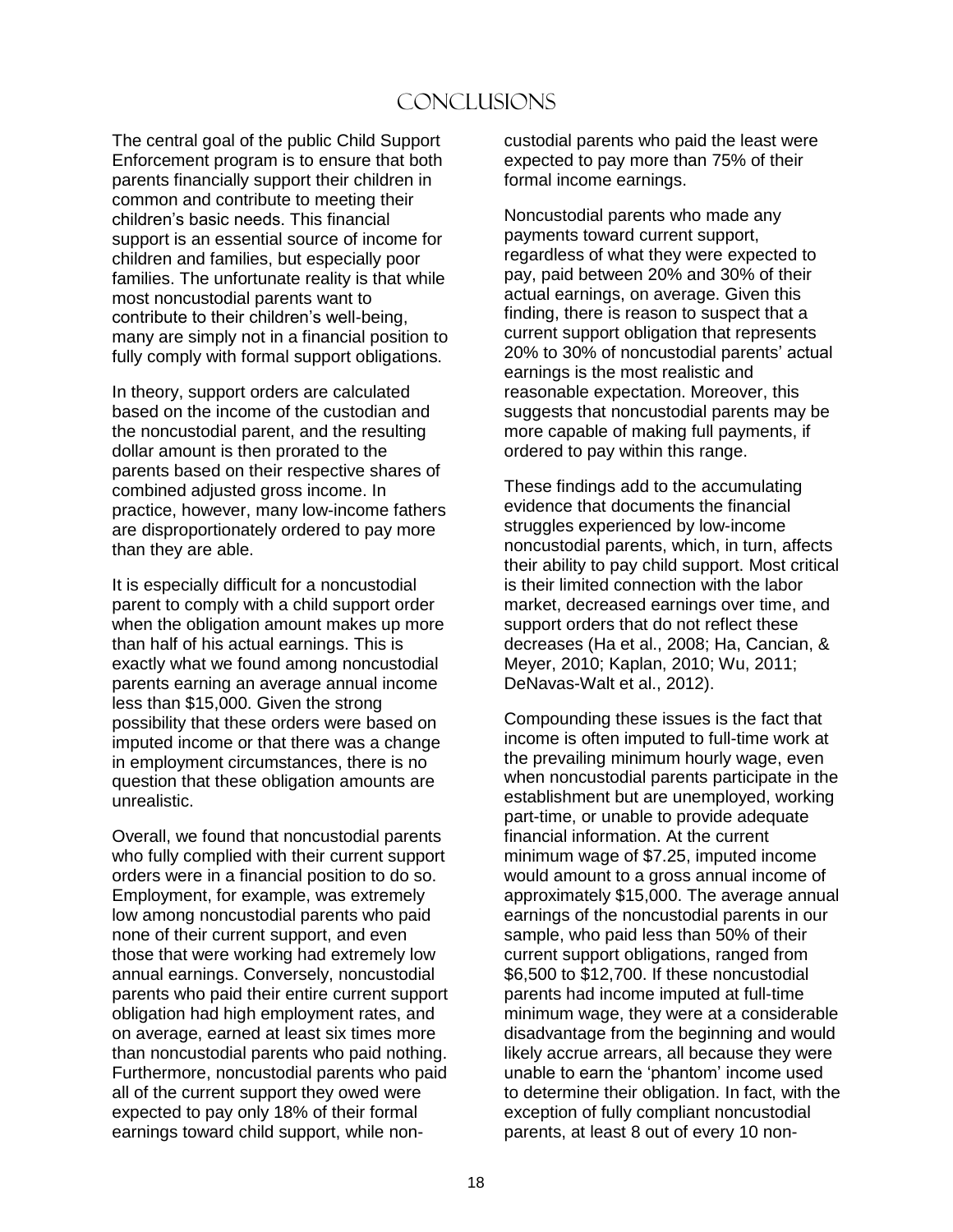custodial parents had an arrears balance during the study year. This translates into potentially daunting debts for noncustodial parents as well as lower performance on federal collection measures.

It is imperative that actual income is used to determine a child support obligation. The use of real versus 'phantom' income is the first step to creating orders that are aligned with a noncustodial parent's ability to pay and ensuring that orders are "right-sized." Where income cannot be verified, it may be prudent to consider the use of a minimum order amount until income can be verified. This ensures that the noncustodial parent is still financially responsible for the child, but does not impute income at a potentially unrealistic amount. Moreover, case reviews should be routine and modifications should be made, when necessary, for cases in which income was imputed, a minimum order was established, or there were substantial changes in earnings.

The most crucial message from the findings presented is that noncustodial parents *do* want to provide for their children and most of them *do* pay some formal support in the course of a given year. In fact, 80% of noncustodial parents paid at least some of their obligation. However, for some, the incongruence between what they formally earn and what they are expected to pay precludes them from making full payments.

While program managers and caseworkers at the forefront work jointly to improve the outcomes of Maryland's children and families, behind the scenes, the child support program continues to be a datadriven and results-oriented program. As the results of this report shows, low-income noncustodial parents are struggling to keep up with support payments and research suggests that noncustodial parents are more willing to comply when the obligation meets their actual ability to pay (Roberts, 2001; Huang et al. 2005). Therefore, policymakers should consider low-income obligors a priority and continue to implement policies and programs that are in the best interest of families.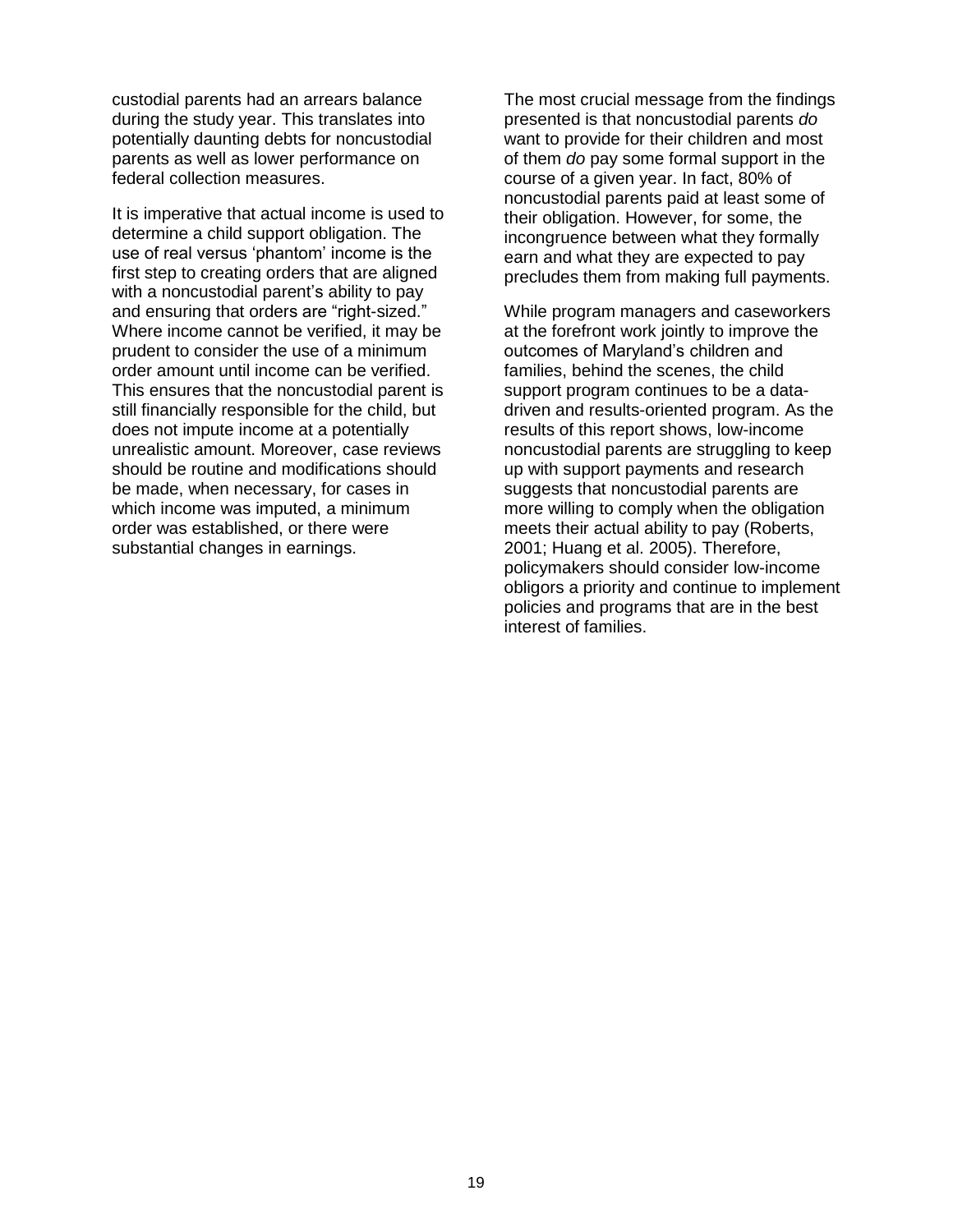#### References

- <span id="page-24-0"></span>Austin, A., Hamilton, D., & Darity, W. (2011). *Whiter jobs, higher wages*. Retrieved from the Economic Policy Institute website: [http://www.epi.org/publication/whiter\\_jobs\\_higher](http://www.epi.org/publication/whiter_jobs_higher_wages/)  [\\_wages/](http://www.epi.org/publication/whiter_jobs_higher_wages/)
- Bureau of Labor Statistics. (2013a). *Employment, hours, and earnings from the Current Employment Statistics survey (National).* Washington, DC: Author.
- Bureau of Labor Statistics. (2013b). *The employment situation – August 2013*. Washington, DC: Author.
- Bureau of Labor Statistics. (2014). *The employment situation – April 2014*: Washington, DC: Author.
- DeNavas-Walt, C., Proctor, B.D., & Smith, J.C. (2012). *Income, poverty, and health insurance coverage in the United States: 2011.* Retrieved from the U.S. Census Bureau website: <http://www.census.gov/prod/2012pubs/p60-243.pdf>
- Eldred, S. & Takayesu, M. (2013). *Understanding payment barriers to improve child support compliance.* Orange County, CA: Department of Child Support Services.
- Formoso, C. (2003). *Determining the composition and collectability of child support arrearages, Volume 1, the longitudinal analysis*. Retrieved from [http://www1.dshs.wa.gov/pdf/esa/](http://www1.dshs.wa.gov/pdf/esa/%20dcs/reports/cvol1prn.pdf)  [dcs/reports/cvol1prn.pdf](http://www1.dshs.wa.gov/pdf/esa/%20dcs/reports/cvol1prn.pdf)
- Ha, Y., Cancian, M., & Meyer, D.R. (2010). Unchanging child support orders in the face of unstable earnings. *Journal of Policy Analysis and Management, 29,* 799-820.
- Ha, Y,. Cancian, M., & Meyer, D.R. (2011). The regularity of child support and its contribution to the regularity of income. *Social Service Review, 85(3),* 401-419.
- Ha, Y., Canican, M., Meyer, D.R., & Han, E. (2008). *Factors associated with nonpayment of child support.* Madison, WI: Institute for Research on Poverty.
- Huang, C.C., Mincy, R.B., & Garfinkel, I. (2005). Child support obligations and low-income fathers. *Journal of Marriage and the Family, 67(5),* 1213-1225.
- Jacobs, E. (2014). *Stuck at the bottom: Long-term unemployment and social mobility.* Retrieved Brookings Institute website: [http://www.brookings.edu/blogs/social-mobility](http://www.brookings.edu/blogs/social-mobility-memos/posts/2014/03/27-stuck-at-bottom-long-term-unemployment-jacobs)[memos/posts/2014/03/27-stuck-at-bottom-long-term-unemployment-jacobs](http://www.brookings.edu/blogs/social-mobility-memos/posts/2014/03/27-stuck-at-bottom-long-term-unemployment-jacobs)
- Kaplan, T. (2010). *Child support in a recession: A report on interviews with child support staff and court commissioners in five counties*. Retrieved from Institute for Research on Poverty website: [http://www.irp.wisc.edu/research/childsup/cspolicy/pdfs/2009-](http://www.irp.wisc.edu/research/childsup/cspolicy/pdfs/2009-11/T8a2009Kaplan.pdf) [11/T8a2009Kaplan.pdf](http://www.irp.wisc.edu/research/childsup/cspolicy/pdfs/2009-11/T8a2009Kaplan.pdf)
- Kolupanowich, N., Williamson, S., Saunders, C., & Born, C.E. (2010). *People & Payments: A profile of Maryland's child support caseload July 2009.* Retrieved from University of Maryland, Family Welfare Research & Training Group website: http://www.familywelfare. umaryland.edu/reports1/ca2009.pdf

Maryland Family Law Code Annotated. 12 – 201 (2012).

Morgan, L. (2013). *Child support guidelines: Interpretation and application*. New York, NY: Aspen Publishers.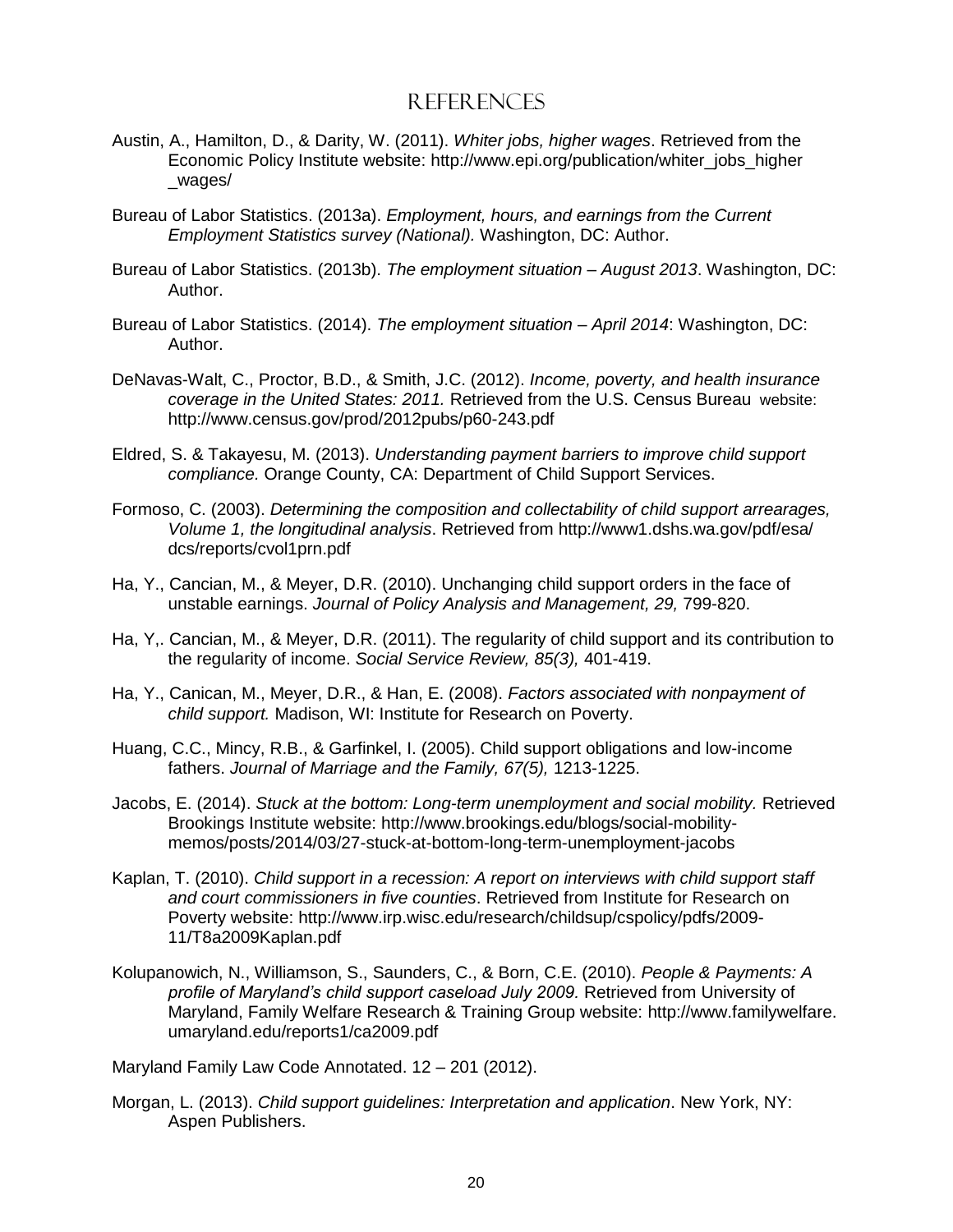- Nicoli, L., Passarella, L., & Born, C.E. (2013). *Life after Welfare: Annual update*. Retrieved from University of Maryland, Family Welfare Research & Training Group website: <http://www.familywelfare.umaryland.edu/reports1/life18.pdf>
- Office of Child Support Enforcement, Administration for Children & Families. (2009). *FY2008 Preliminary Report*. Washington, DC: Author.
- Office of Child Support Enforcement, Administration for Children & Families. (2012). Establishing realistic child support orders: Engaging noncustodial parents. Retrieved from [http://www.acf.hhs.gov/sites/default/files/ocse/establishing\\_realistic\\_child](http://www.acf.hhs.gov/sites/default/files/ocse/establishing_realistic_child_support_orders.pdf)  [\\_support\\_orders.pdf](http://www.acf.hhs.gov/sites/default/files/ocse/establishing_realistic_child_support_orders.pdf)
- Office of Child Support Enforcement, Administration for Children & Families. (2014). *FY2013 Preliminary Report*. Retrieved from [http://www.acf.hhs.gov/programs/css/resource/](http://www.acf.hhs.gov/programs/css/resource/%20fy2013-preliminary-report)  [fy2013-preliminary-report](http://www.acf.hhs.gov/programs/css/resource/%20fy2013-preliminary-report)
- Office of Child Support Enforcement, Administration for Children & Families. (2013). *FY2010 Annual Report to Congress*. Retrieved from [http://www.acf.hhs.gov/programs/css/](http://www.acf.hhs.gov/programs/css/resource/fy2010-annual-report)  [resource/fy2010-annual-report](http://www.acf.hhs.gov/programs/css/resource/fy2010-annual-report)
- Ovwigho, P.C., Head, V., & Born, C.E. (2008). *People & Payments: A baseline profile of Maryland's child support caseload.* Retrieved from University of Maryland, Family Welfare Research & Training Group website: [http://www.familywelfare.umaryland.edu/](http://www.familywelfare.umaryland.edu/reports1/ca.pdf)  [reports1/ca.pdf](http://www.familywelfare.umaryland.edu/reports1/ca.pdf)
- Passarella, L.L. & Born, C.E. (2014). *Child Support Payment Outcomes and Imputed Income.* Unpublished manuscript, University of Maryland, Family Welfare Research & Training Group.
- Roberts, P. (2001). *An ounce of prevention and a pound of cure: Developing state policy on the payment of child support arrears by low income parents*. Retrieved from the Center for Law and Social Policy website: [http://www.policyarchive.org/handle/10207/bitstreams](http://www.policyarchive.org/handle/10207/bitstreams/13984.pdf)  [/13984.pdf](http://www.policyarchive.org/handle/10207/bitstreams/13984.pdf)
- Saunders, C. & Born, C.E. (2014). *Do child support payments increase when orders are proportional to income?* Unpublished manuscript, University of Maryland, Family Welfare Research & Training Group.
- Social Security Act, 42 U.S.C. 651 669b (2012).
- Sorensen, E. (2010). *Child support plays an increasingly important role for poor custodial families*. Retrieved from the Urban Institute website: [http://www.urban.org/UploadedPDF/](http://www.urban.org/UploadedPDF/412272-child-support-plays-important-role.pdf)  [412272-child-support-plays-important-role.pdf](http://www.urban.org/UploadedPDF/412272-child-support-plays-important-role.pdf)
- Sorensen, E., Sousa, L., & Schaner, S. (2007). *Assessing child support arrears in nine large states and the nation.* Retrieved from the Urban Institute website: [http://www.urban.org/](http://www.urban.org/UploadedPDF/1001242_child_support_arrears.pdf)  [UploadedPDF/1001242\\_child\\_support\\_arrears.pdf](http://www.urban.org/UploadedPDF/1001242_child_support_arrears.pdf)
- Turetsky, V. (2000). *Realistic child support policies for low income fathers.* Retrieved from Center for Law and Social Policy website: [http://www.policyarchive.org/handle/](http://www.policyarchive.org/handle/10207/bitstreams/13984.pdf) [10207/bitstreams/13984.pdf](http://www.policyarchive.org/handle/10207/bitstreams/13984.pdf)
- Valletta, R. & Bengali, L. (2013). *What's behind the increase in part-time work?* Retrieved from the Federal Reserve Bank of San Francisco website: [http://www.frbsf.org/economic](http://www.frbsf.org/economic-research/publications/economic-letter/2013/august/part-time-work-employment-increase-recession/el2013-24.pdf)[research/publications/economic-letter/2013/august/part-time-work-employment-increase](http://www.frbsf.org/economic-research/publications/economic-letter/2013/august/part-time-work-employment-increase-recession/el2013-24.pdf)[recession/el2013-24.pdf](http://www.frbsf.org/economic-research/publications/economic-letter/2013/august/part-time-work-employment-increase-recession/el2013-24.pdf)